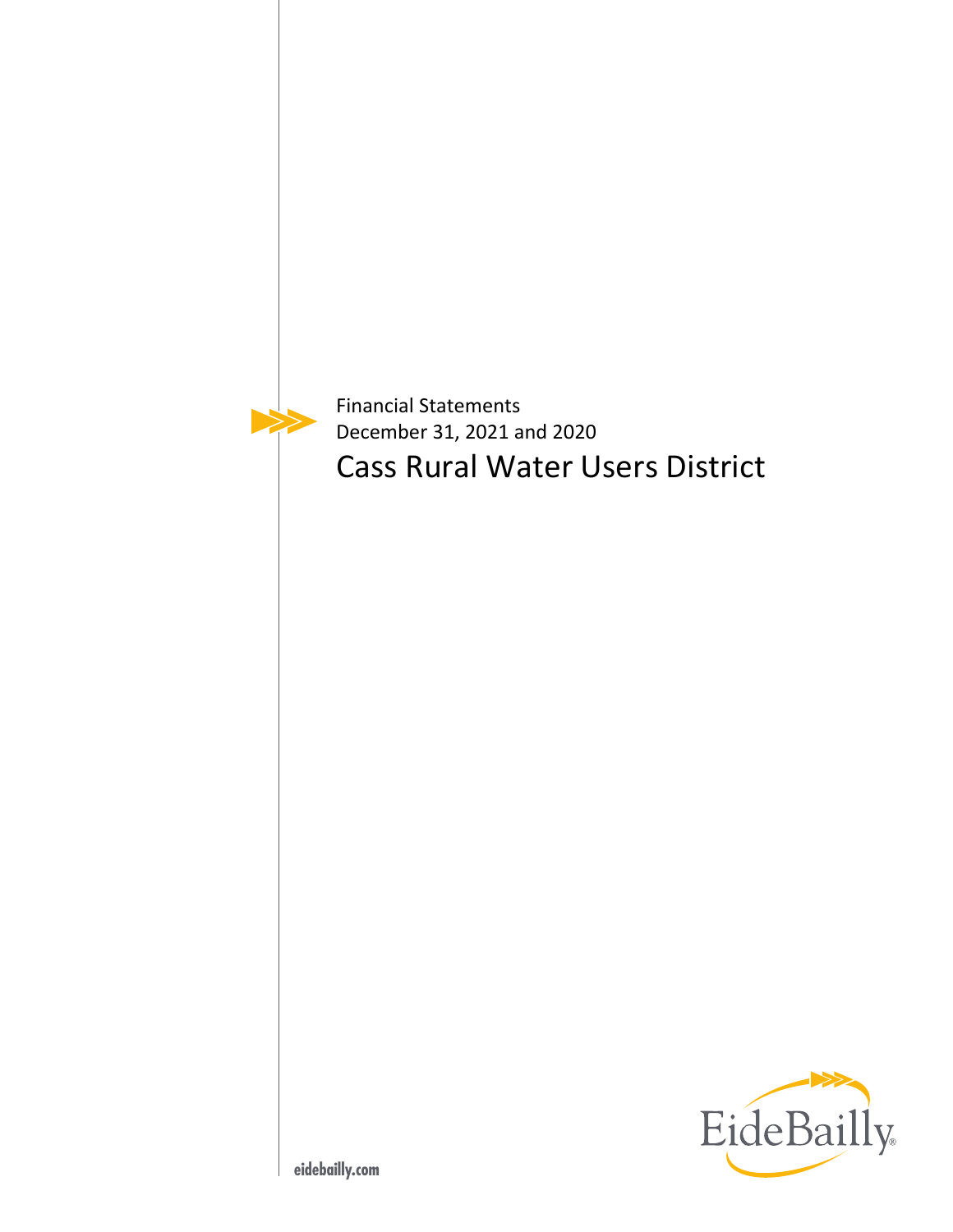| <b>Financial Statements</b>                                                                                                                                                        |  |
|------------------------------------------------------------------------------------------------------------------------------------------------------------------------------------|--|
|                                                                                                                                                                                    |  |
| Other Information                                                                                                                                                                  |  |
|                                                                                                                                                                                    |  |
| <b>Additional Reports</b>                                                                                                                                                          |  |
| Independent Auditor's Report on Internal Control over Financial Reporting and on Compliance<br>and Other Matters Based on an Audit of Financial Statements Performed in Accordance |  |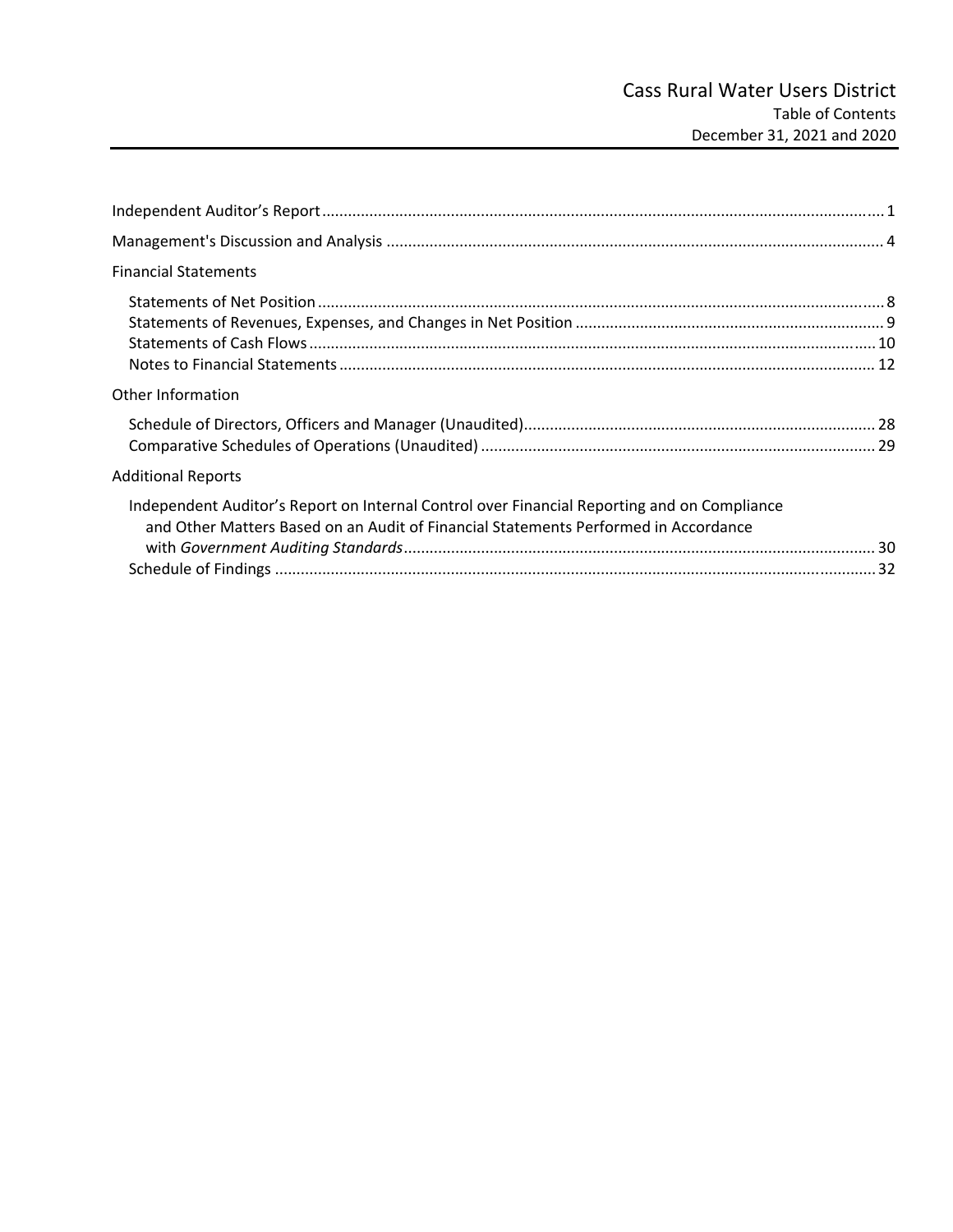

**CPAs & BUSINESS ADVISORS** 

#### **Independent Auditor's Report**

The Board of Directors Cass Rural Water Users District Kindred, North Dakota

#### **Report on the Audited Financial Statements**

#### *Opinion*

We have audited the financial statements of Cass Rural Water Users District ("the District"), as of and for the years ended December 31, 2021 and 2020, and the related notes to the financial statements, which collectively comprise the District's basic financial statements as listed in the table of contents.

In our opinion, the accompanying financial statements referred to above present fairly, in all material respects, the financial position of the District as of December 31, 2021 and 2020, and the results of its operations and its cash flows for the years then ended in accordance with accounting principles generally accepted in the United States of America.

### *Basis for Opinion*

We conducted our audit in accordance with auditing standards generally accepted in the United States of America (GAAS) and the standards applicable to financial audits contained in *Government Auditing Standards*, issued by the Comptroller General of the United States. Our responsibilities under those standards are further described in the Auditor's Responsibilities for the Audit of the Financial Statements section of our report. We are required to be independent of the District and to meet our other ethical responsibilities, in accordance with the relevant ethical requirements relating to our audit. We believe that the audit evidence we have obtained is sufficient and appropriate to provide a basis for our audit opinions.

#### **Responsibilities of Management for the Financial Statements**

Management is responsible for the preparation and fair presentation of the financial statements in accordance with accounting principles generally accepted in the United States of America; and for the design, implementation, and maintenance of internal control relevant to the preparation and fair presentation of financial statements that are free from material misstatement, whether due to fraud or error.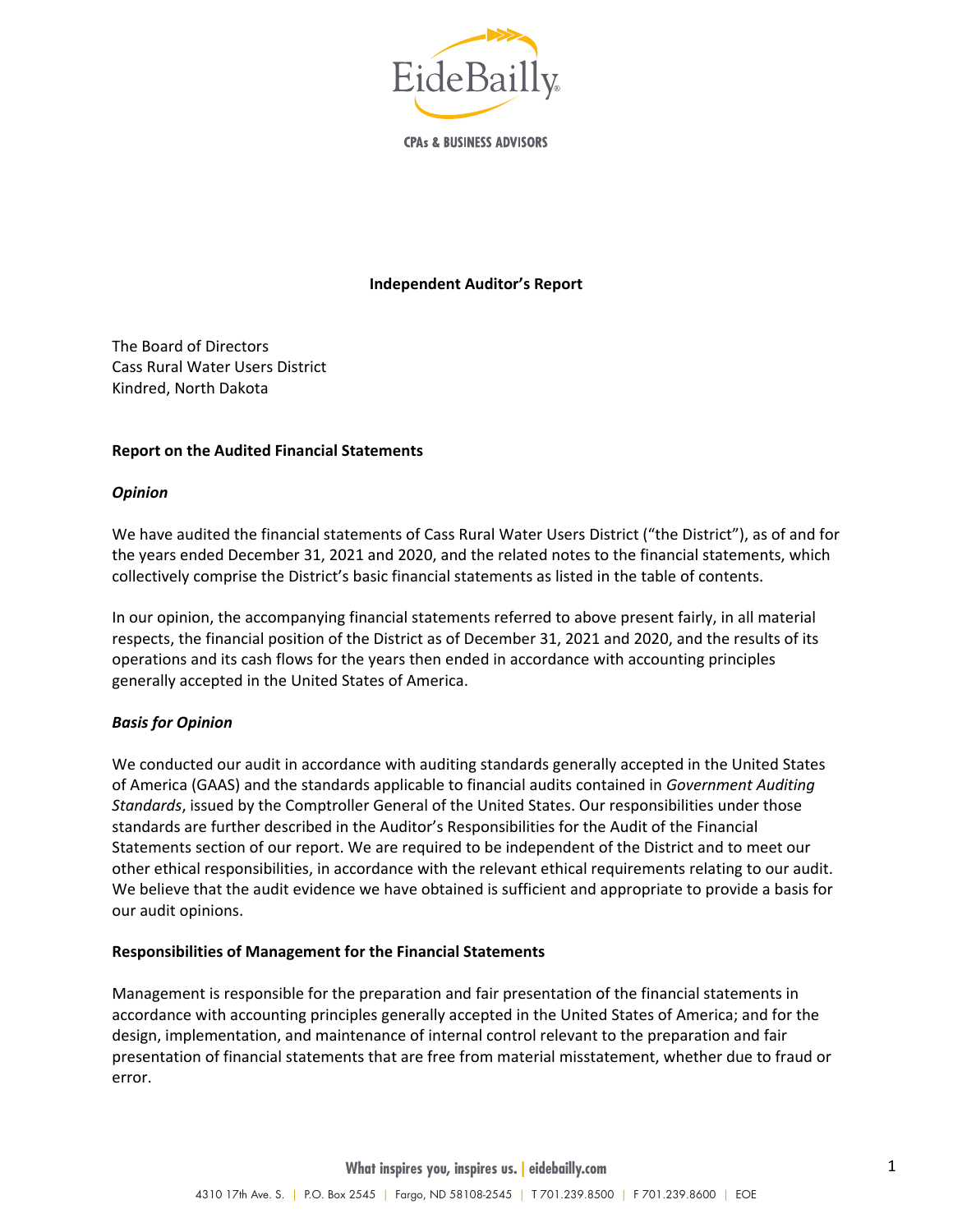In preparing the financial statements, management is required to evaluate whether there are conditions or events, considered in the aggregate, that raise substantial doubt about the District's ability to continue as a going concern for twelve months beyond the financial statement date, including any currently known information that may raise substantial doubt shortly thereafter.

## **Auditor's Responsibility for the Audit of the Financial Statements**

Our objectives are to obtain reasonable assurance about whether the financial statements as a whole are free from material misstatement, whether due to fraud or error, and to issue an auditor's report that includes our opinions. Reasonable assurance is a high level of assurance but is not absolute assurance and therefore is not a guarantee that an audit conducted in accordance with GAAS and *Government Auditing Standards* will always detect a material misstatement when it exists. The risk of not detecting a material misstatement resulting from fraud is higher than for one resulting from error, as fraud may involve collusion, forgery, intentional omissions, misrepresentations, or the override of internal control. Misstatements are considered material if there is a substantial likelihood that, individually or in the aggregate, they would influence the judgment made by a reasonable user based on the financial statements.

In performing an audit in accordance with GAAS and *Government Auditing Standards*, we:

- Exercise professional judgment and maintain professional skepticism throughout the audit.
- Identify and assess the risks of material misstatement of the financial statements, whether due to fraud or error, and design and perform audit procedures responsive to those risks. Such procedures include examining, on a test basis, evidence regarding the amounts and disclosures in the financial statements.
- Obtain an understanding of internal control relevant to the audit in order to design audit procedures that are appropriate in the circumstances, but not for the purpose of expressing an opinion on the effectiveness of the District's internal control. Accordingly, no such opinion is expressed.
- Evaluate the appropriateness of accounting policies used and the reasonableness of significant accounting estimates made by management, as well as evaluate the overall presentation of the financial statements.
- Conclude whether, in our judgment, there are conditions or events, considered in the aggregate, that raise substantial doubt about the District's ability to continue as a going concern for a reasonable period of time.

We are required to communicate with those charged with governance regarding, among other matters, the planned scope and timing of the audit, significant audit findings, and certain internal control–related matters that we identified during the audit.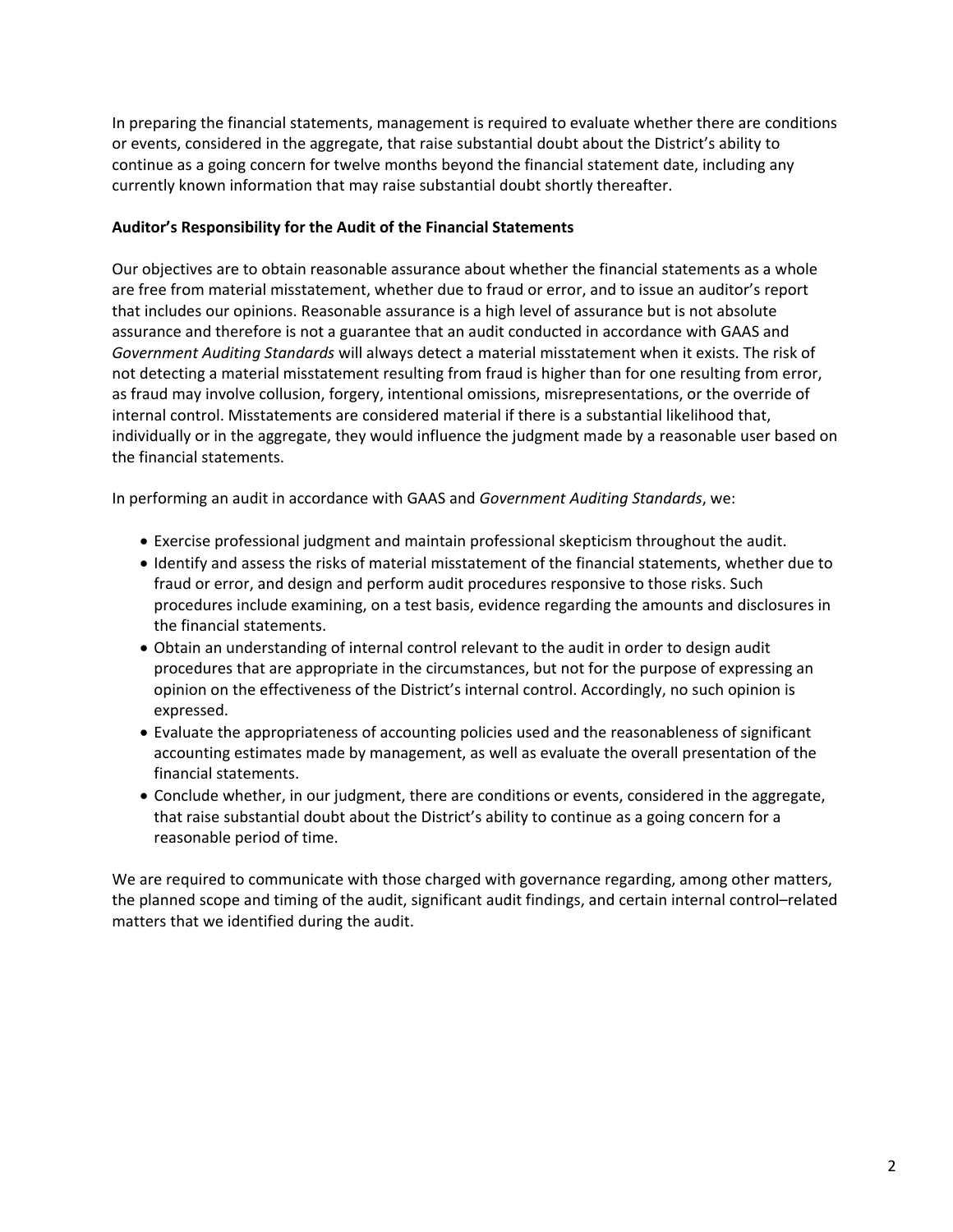### *Required Supplementary Information*

Accounting principles generally accepted in the United States of America require that the management's discussion and analysis be presented to supplement the basic financial statements. Such information is the responsibility of management and, although not a part of the basic financial statements, is required by the Governmental Accounting Standards Board who considers it to be an essential part of financial reporting for placing the basic financial statements in an appropriate operational, economic, or historical context. We have applied certain limited procedures to the required supplementary information in accordance with auditing standards generally accepted in the United States of America, which consisted of inquiries of management about the methods of preparing the information and comparing the information for consistency with management's responses to our inquiries, the basic financial statements, and other knowledge we obtained during our audit of the basic financial statements. We do not express an opinion or provide any assurance on the information because the limited procedures do not provide us with sufficient evidence to express an opinion or provide any assurance.

### *Other Information*

Management is responsible for the other information included in the annual report. The other information comprises the listing of Directors, Officers, and Manager and comparative schedule of operations but does not include the basic financial statements and our auditor's report thereon. Our opinions on the basic financial statements do not cover the other information, and we do not express an opinion or any form of assurance thereon.

In connection with our audit of the financial statements, our responsibility is to read the other information and consider whether a material inconsistency exists between the other information and the basic financial statements, or the other information otherwise appears to be materially misstated. If, based on the work performed, we conclude that an uncorrected material misstatement of the other information exists, we are required to describe it in our report.

### **Other Reporting Required by Government Auditing Standards**

In accordance with *Government Auditing Standards*, we have also issued a report dated March 18, 2022, on our consideration of the District's internal control over financial reporting and on our tests of its compliance with certain provisions of laws, regulations, contracts, grant agreements, and other matters. The purpose of that report is solely to describe the scope of our testing of internal control over financial reporting and compliance and the results of that testing, and not to provide an opinion on the effectiveness of the District's internal control over financial reporting or on compliance. Those reports are an integral part of an audit performed in accordance with *Government Auditing Standards* in considering the District's internal control over financial reporting and compliance.

Ede Sailly LLP

Fargo, North Dakota March 18, 2022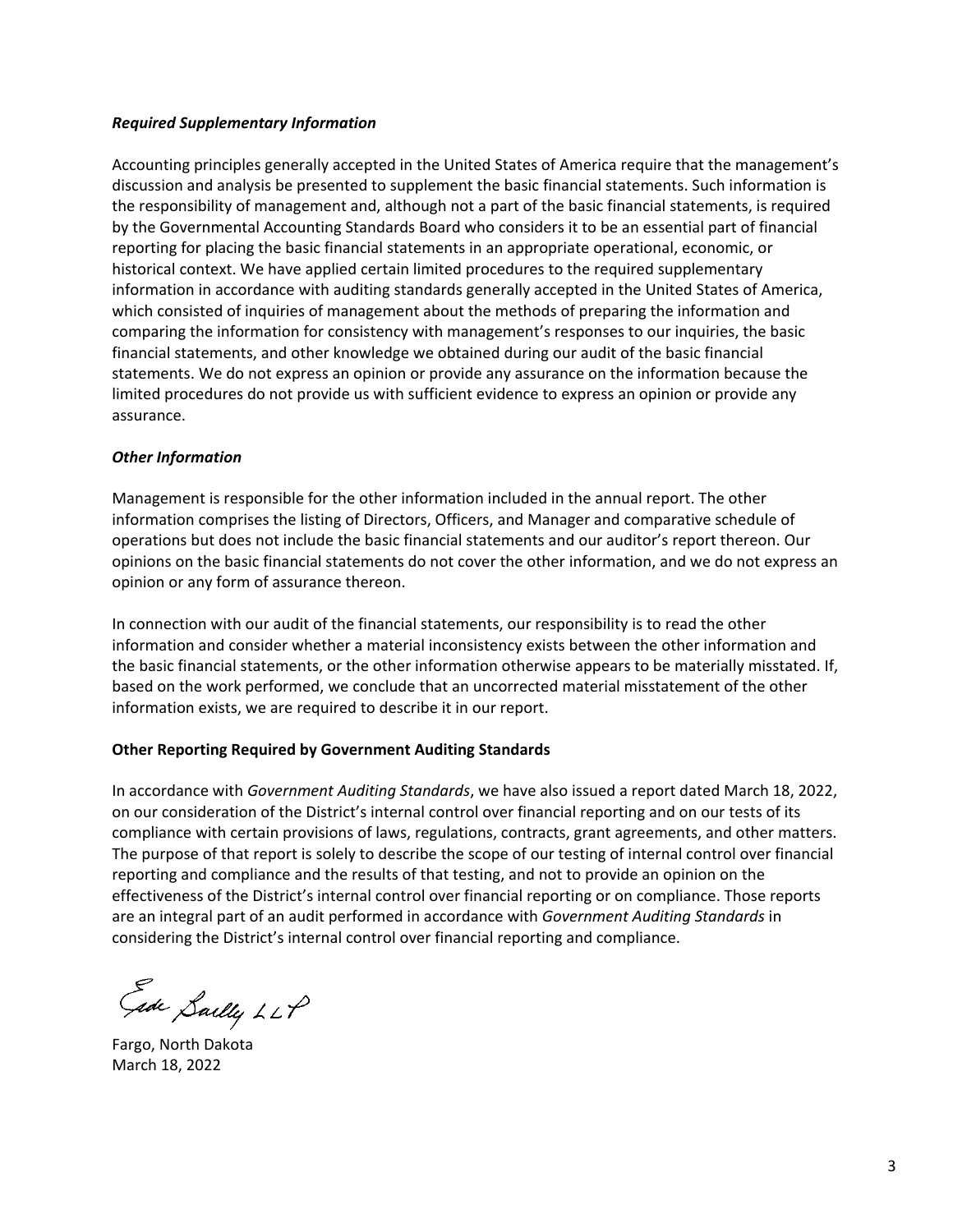This section of the District's financial report presents our analysis of the District's financial performance during the fiscal years ended December 31, 2021 and 2020. Please read it in conjunction with the financial statements, which follow this section.

The information in this MDA is presented under the following headings:

- Financial Highlights
- Organization and Business
- Statement of Net Position Overview
- Capital Assets and Debt Administration
- Statement of Revenues, Expenses and Change in Net Position Overview
- Factors Bearing on the District's Future
- Request for Information

#### **Financial Highlights**

- Assets Increased approximately \$2.8 million primarily due to completion of construction projects and other capital asset additions.
- Operating Expenses Increased approximately 7.8% due to increases in purchased water expenses, as well as water treatment and testing expenses.

#### **Organization and Business**

Cass Rural Water Users District provides water service to approximately 7,400 rural residences and 14 communities in Cass County and parts of Trail, Barnes, Ransom and Richland counties serving a total estimated population of approximately 20,000 in a 2,000 square mile service area. The District is a political subdivision of the State of North Dakota pursuant to Chapter 61‐35 of the North Dakota Century Code. The District recovers cost of service through user fees.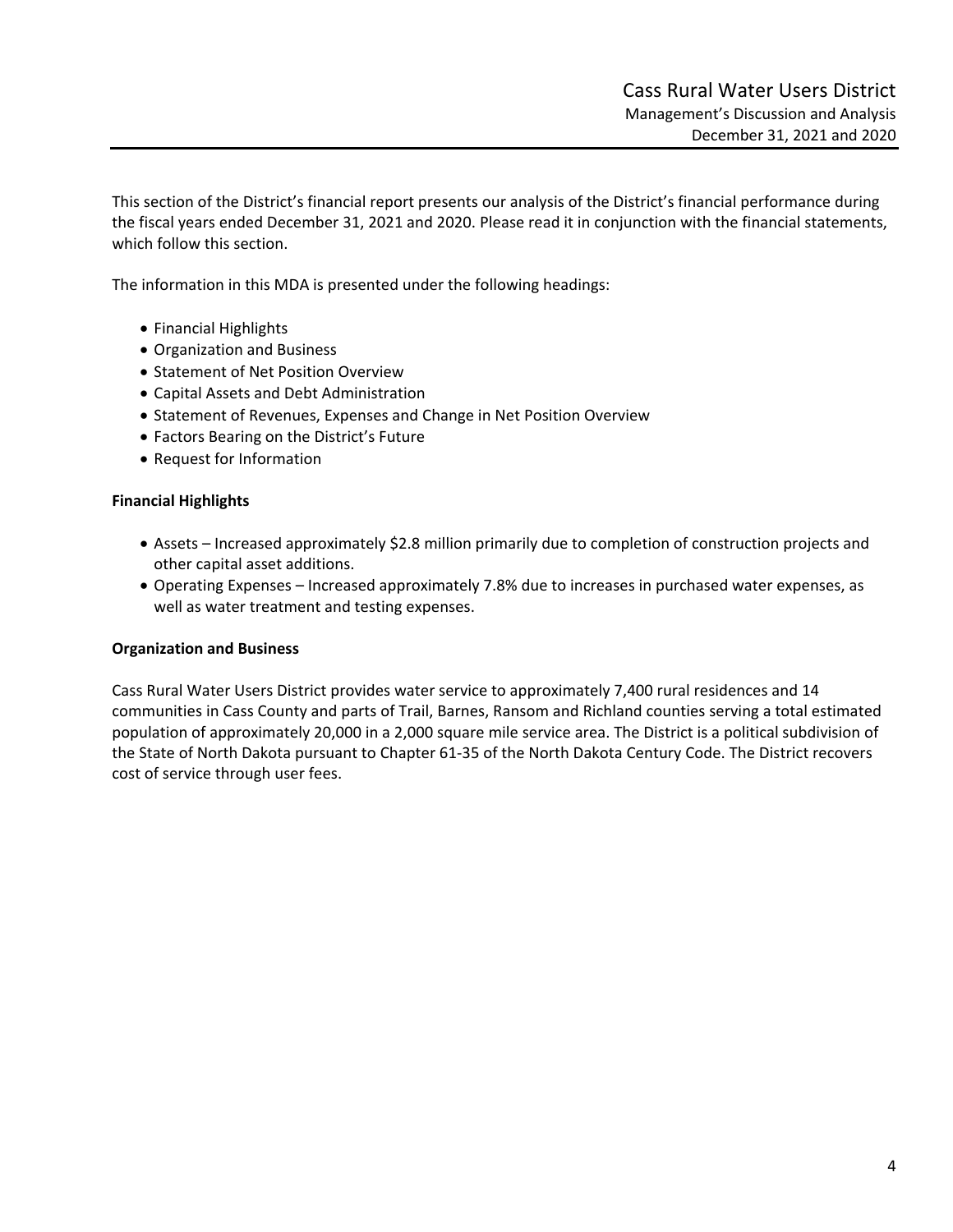#### **Statement of Net Position Overview**

|                                                                                 | 2021                                   | 2020                                   | 2019                                   |
|---------------------------------------------------------------------------------|----------------------------------------|----------------------------------------|----------------------------------------|
| Assets<br><b>Water Plant</b>                                                    | \$<br>60,808,528                       | \$.<br>59,620,524                      | \$.<br>55,381,185                      |
| Other property and investments<br><b>Current assets</b>                         | 16,531,202<br>15,104,412               | 18,343,345<br>11,697,792               | 16,344,002<br>9,958,290                |
| Total assets                                                                    | 92,444,142<br>S.                       | 89,661,661<br>\$                       | 81,683,477<br>S                        |
| Liabilities                                                                     |                                        |                                        |                                        |
| Long-term debt, less current maturities<br><b>Current liabilities</b>           | Ś.<br>26,292,458<br>4,150,646          | 28,184,808<br>Ś.<br>3,166,626          | 26,427,453<br>\$<br>2,866,699          |
| <b>Total liabilities</b>                                                        | 30,443,104                             | 31,351,434                             | 29,294,152                             |
| <b>Net Position</b>                                                             |                                        |                                        |                                        |
| Net investment in capital assets<br>Restricted for debt service<br>Unrestricted | 31,775,902<br>13,183,530<br>17,041,606 | 28,779,825<br>13,407,039<br>16,123,363 | 26,575,844<br>10,610,695<br>15,202,786 |
| Total net position                                                              | 62,001,038                             | 58,310,227                             | 52,389,325                             |
| Total liabilities and net position                                              | 92,444,142                             | 89,661,661<br>S                        | 81,683,477<br>S.                       |

The total assets of the District increased by 3.1%, from \$89.7 million to \$92.4 million. The approximate changes in the total assets is broken down as follows:

| Water Plant in service and Construction in Progress | 1,188,000   |
|-----------------------------------------------------|-------------|
| <b>Current Assets</b>                               | 3.407.000   |
| Other Property and Investments                      | (1,812,000) |

The increase in Water Plant in service and Construction in Progress was a result of the completion of construction projects and other capital asset additions.

The increase in current assets was a result of an increase in cash and equivalents and new special assessments.

The decrease in other property and investments was decrease in long‐term investments.

The net position of the District increased by approximately \$3.7 million.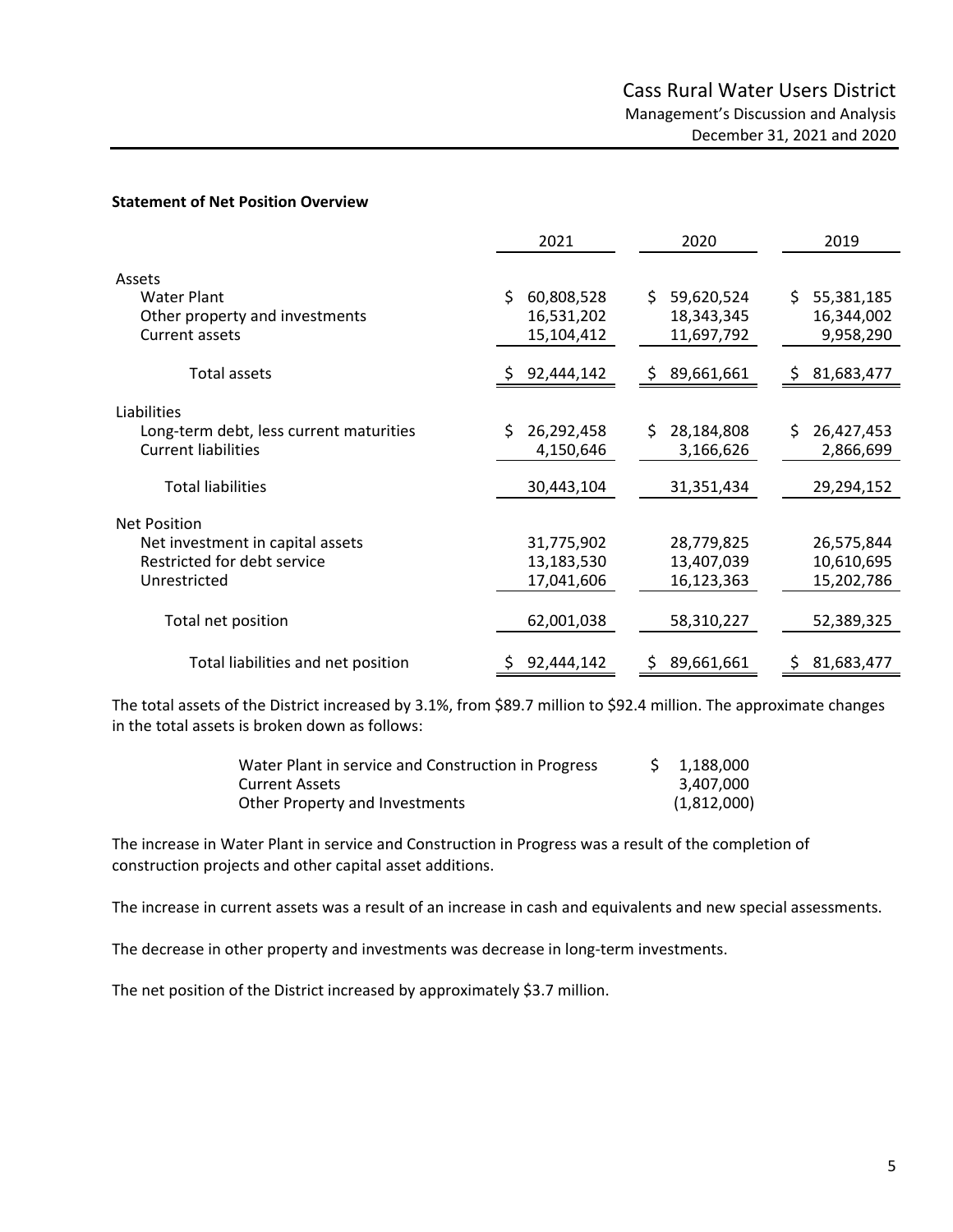### **Capital Assets and Debt Administration**

At the end of 2021, the District had approximately \$60.8 million (net of accumulated depreciation) in a broad range of utility capital assets and other property. The investment in capital and other property assets includes land, buildings, improvements, water treatment plants, water transmission and distribution mains, water storage facilities, pump stations, machinery, equipment and certain intangible assets. The District's net revenue, long term debt and contributions from customers are used to finance these capital investments. More detailed information concerning the additions and retirements appears in Note 5 of the financial statements.

As of December 31, 2021, the District had total long term debt including current maturities outstanding of approximately \$29 million. The District invests funds in certificates of deposit and other similar investments in such a manner so that as these investments mature funds are available to make the necessary payments. As of December 31, 2021, the District had funds on hand to make all debt payments through the year 2021. The details of the various debt instruments are presented in more detail in Note 6 of the financial statements.

|                                                    | 2021             | 2020           | 2019             |
|----------------------------------------------------|------------------|----------------|------------------|
| <b>Total Revenues</b>                              | 10,862,512<br>\$ | 9,839,977<br>S | 10,068,642<br>\$ |
| <b>Total Expenses</b>                              | 7,949,365        | 7,428,361      | 6,998,960        |
| Income                                             | 2,913,147        | 2,411,616      | 3,069,682        |
| <b>Capital Contributions</b><br>Special assessment | 777,664          | 3,509,286      | 745,000          |
| Change in Net Position                             | 3,690,811        | 5,920,902      | 3,814,682        |
| Net Position, Beginning of Year                    | 58,310,227       | 52,389,325     | 48,574,643       |
| Net Position, End of Year                          | 62,001,038       | 58,310,227     | 52,389,325       |

#### **Statement of Revenues, Expenses and Change in Net Position Overview**

Overall operating revenues increased by 11.1% or approximately \$920,000. Metered sales increased by approximately \$940,000. Overall operating expenses increased by 7.8% or approximately \$510,000. Purchased water expenses increased by 14.38% or approximately \$320,000. The increases in operating revenues and expenses were due to an increase of serviced customers, as well as additional usage. Special assessment capital contributions decreased by approximately \$2,700,000 due to less special assessment districts added in 2021 compared to 2020.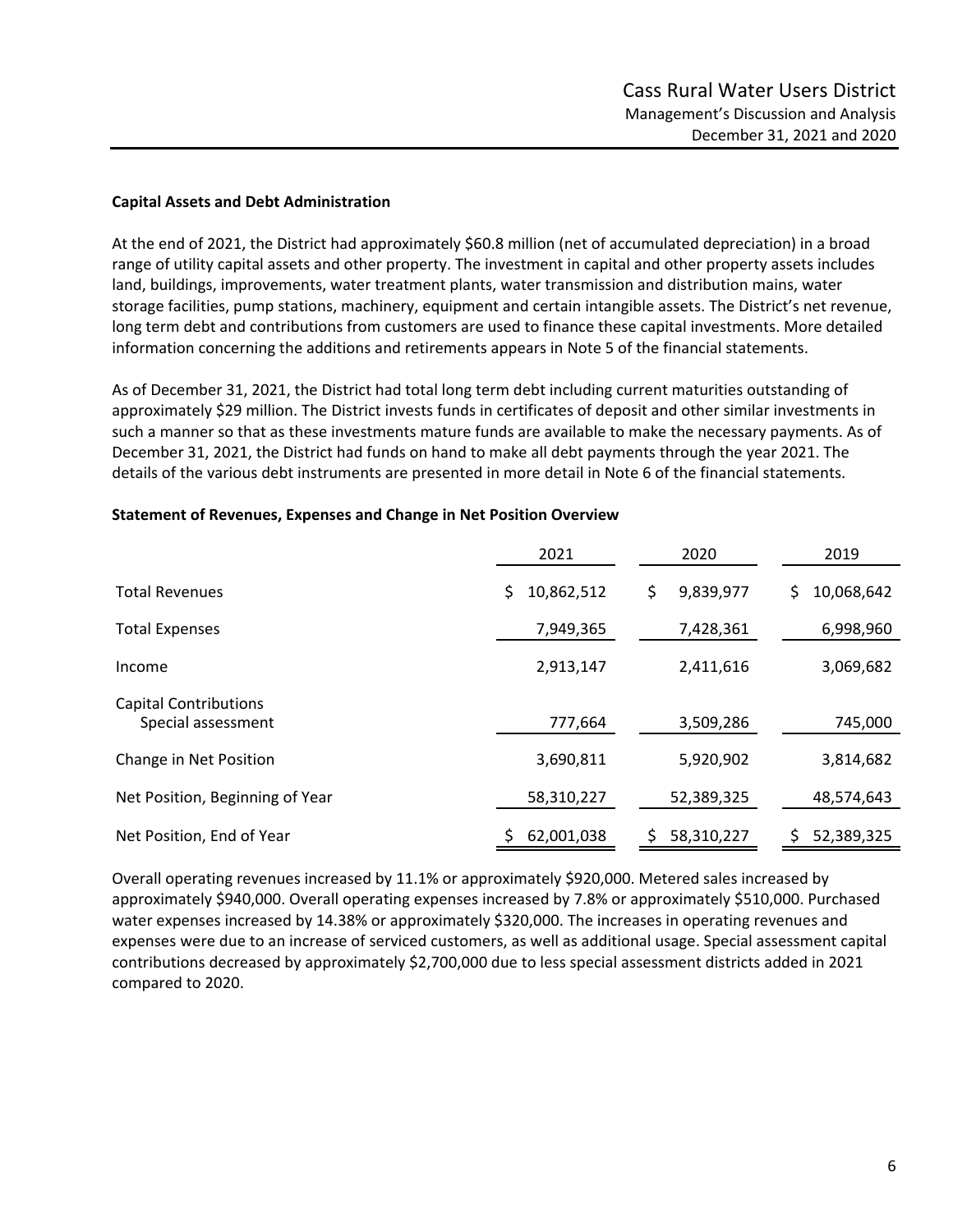#### **Factors Bearing on the District's Future**

There are a number of factors or issues that have a bearing on the future of Cass Rural Water District that can be broken down as follows:

- Water Supply Cass Rural Water District is dependent on ground water as its primary source of water. One of the three aquifers the District utilizes has a finite life of perhaps another 25 to 30 years. As a result, the District has been very active with the Lake Agassiz Water Authority to develop a more dependable source of water.
- Territorial Integrity Due to the rapid growth of the urban areas around Fargo and West Fargo both cities have extended their boundaries into areas that overlap the District's boundary. To date the District has been able to negotiate reasonable arrangements with both cities to address these territorial issues. The District will continue to foster good working relationships with Fargo and West Fargo as well as making an effort to keep abreast of any legal developments in this area of federal law.
- Federal Regulation Each year the Environmental Protection Agency issues new rules for the regulations of public drinking water systems. With each new regulation comes increased cost and additional record keeping requirements. The District is committed to meeting all applicable drinking water standards while keeping costs as reasonable as possible.

#### **Request for Information**

This financial report is designed to provide ratepayers and creditors with a general overview of the District's finances and demonstrate the District's accountability for monies it receives. If you have any questions about this report or need additional information, please contact: The General Manager, Cass Rural Water District, P.O. Box 98, Kindred, North Dakota 58051.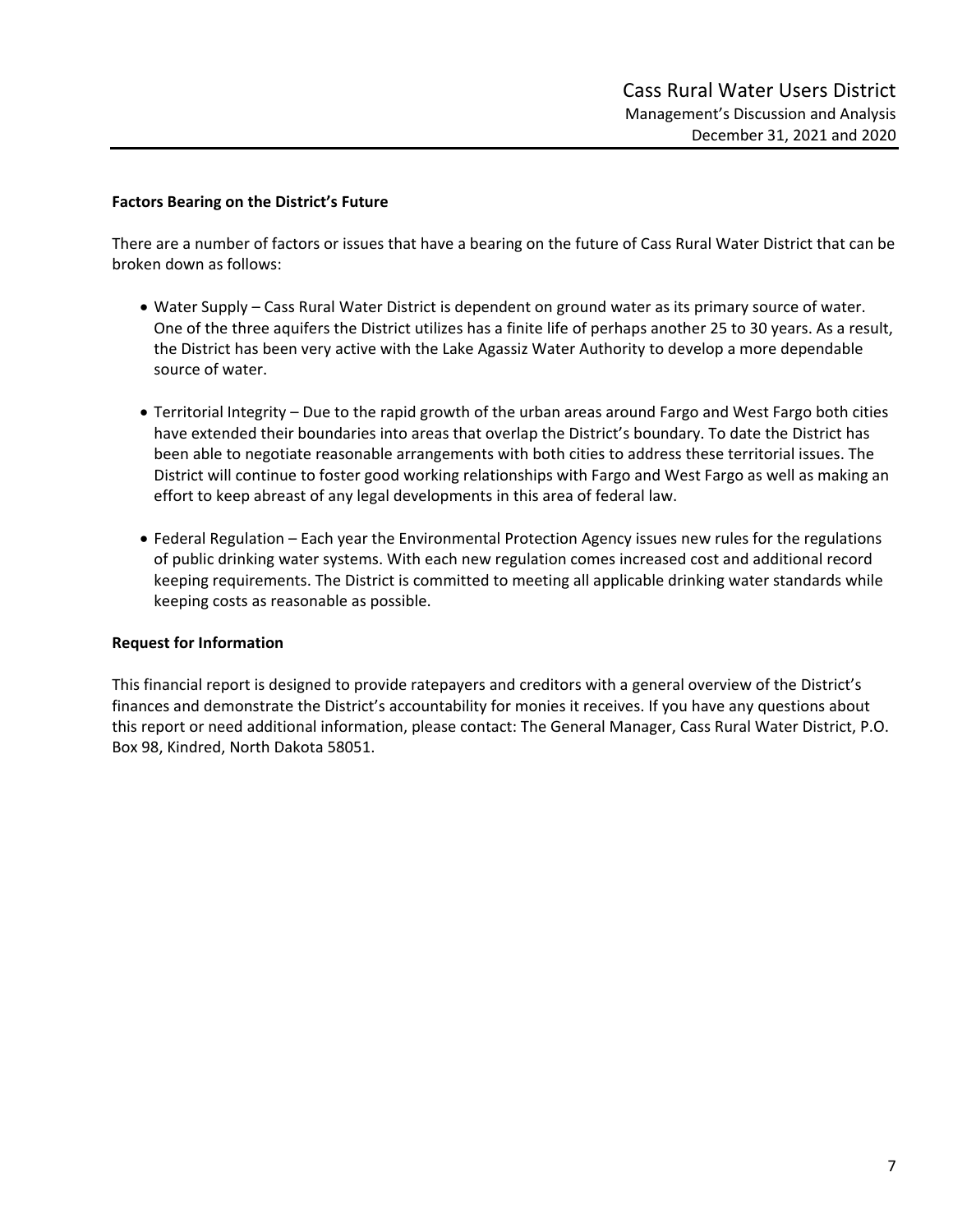# Cass Rural Water Users District Statements of Net Position December 31, 2021 and 2020

|                                                        | 2021              | 2020             |
|--------------------------------------------------------|-------------------|------------------|
| Assets                                                 |                   |                  |
|                                                        |                   |                  |
| <b>Water Plant</b><br>In service                       | 76,937,917<br>\$. | \$<br>74,946,983 |
| Construction in progress                               | 614,954           | 42,647           |
| Total water plant                                      | 77,552,871        | 74,989,630       |
| Less accumulated depreciation                          | 16,744,343        | 15,369,106       |
| Water plant - net                                      | 60,808,528        | 59,620,524       |
| Other Property and Investments                         |                   |                  |
| Intangible assets, net of accumulated amortization     | 4,169,355         | 4,690,524        |
| Special assessment receivable, net of current portion  | 12,110,096        | 12,404,498       |
| Patronage capital credits from nonassociated companies | 251,751           | 243,323          |
| Investments - long term                                |                   | 1,005,000        |
| Total other property and investments                   | 16,531,202        | 18,343,345       |
| <b>Current Assets</b>                                  |                   |                  |
| Cash and cash equivalents                              | 4,116,063         | 3,207,917        |
| Cash and cash equivalents - restricted                 | 4,236,185         | 4,035,028        |
| Investments - short term                               | 3,929,901         | 2,192,475        |
| Accounts receivable                                    | 1,625,864         | 1,028,775        |
| Delinquent special assessment receivables              | 96,802            | 169,887          |
| Special assessment receivable, current portion         | 1,073,434         | 1,002,541        |
| Prepaid items                                          | 26,163            | 25,060           |
| Interest receivable                                    |                   | 36,109           |
| <b>Total current assets</b>                            | 15,104,412        | 11,697,792       |
| <b>Total assets</b>                                    | \$92,444,142      | 89,661,661       |
| Net Position and Liabilities                           |                   |                  |
| <b>Net Position</b>                                    |                   |                  |
| Net investment in capital assets                       | 31,775,902        | 28,779,825       |
| Restricted for debt service                            | 13,183,530        | 13,407,039       |
| Unrestricted                                           | 17,041,606        | 16,123,363       |
| Total net position                                     | 62,001,038        | 58,310,227       |
| Long - Term Debt,                                      |                   |                  |
| Less current maturities                                | 26,292,458        | 28,184,808       |
| <b>Current Liabilities</b>                             |                   |                  |
| Current maturities of long-term debt                   | 2,740,168         | 2,655,891        |
| Accounts payable                                       | 1,159,468         | 237,183          |
| Construction payable                                   |                   | 3,558            |
| Accrued vacation                                       | 80,526            | 76,209           |
| Accrued interest                                       | 170,484           | 193,785          |
| <b>Total current liabilities</b>                       | 4,150,646         | 3,166,626        |
| Total net position and liabilities                     | 92,444,142<br>\$. | \$<br>89,661,661 |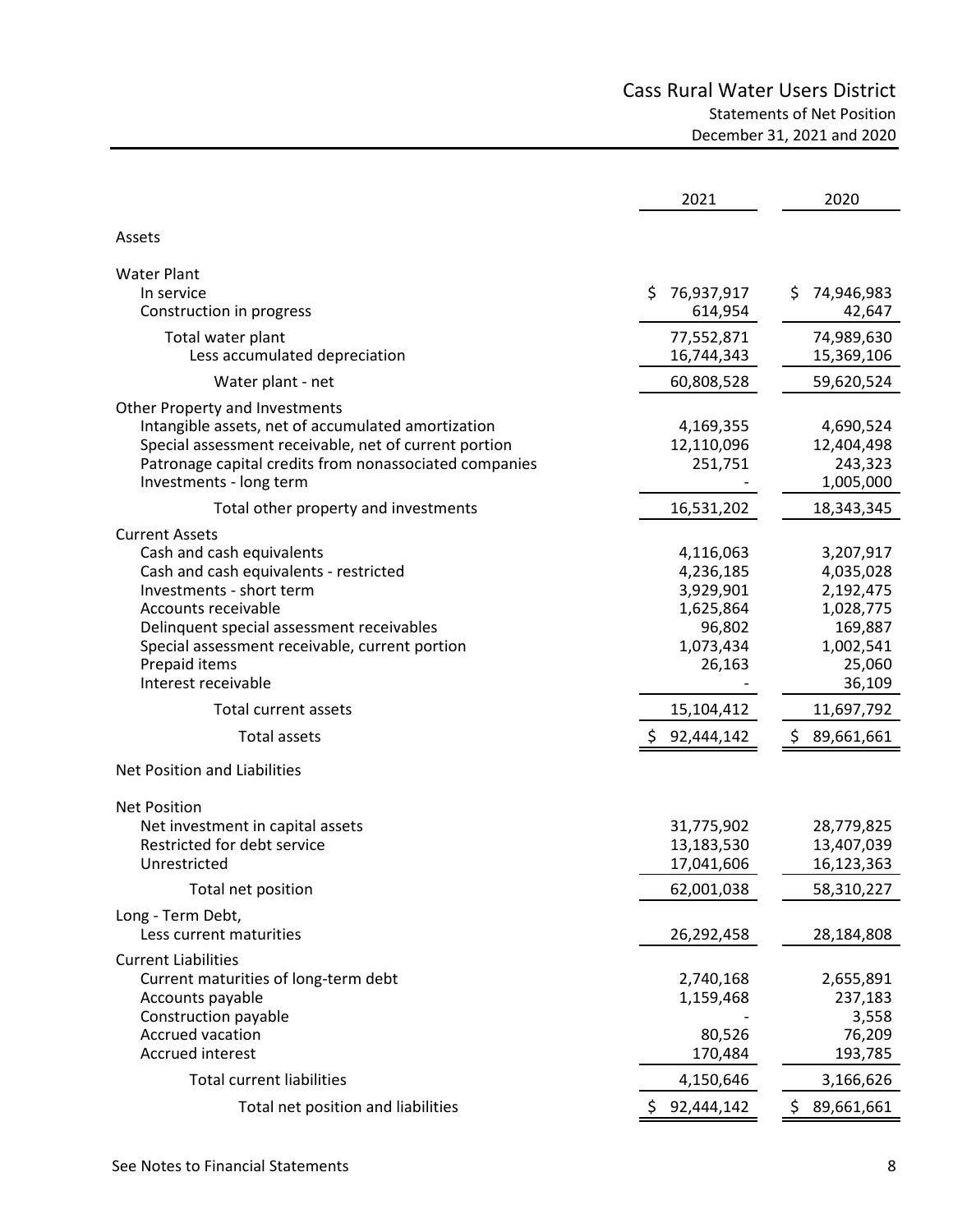# Cass Rural Water Users District Statements of Revenues, Expenses, and Changes in Net Position Years Ended December 31, 2021 and 2020

|                                             | 2021            | 2020            |
|---------------------------------------------|-----------------|-----------------|
| <b>Operating Revenues</b>                   |                 |                 |
| Sales to customers                          | Ś.<br>9,187,083 | \$<br>8,249,874 |
| Miscellaneous                               | 60,338          | 75,737          |
|                                             |                 |                 |
| Total operating revenues                    | 9,247,421       | 8,325,611       |
| <b>Operating Expenses</b>                   |                 |                 |
| Pumping                                     | 262,739         | 251,960         |
| Water treatment and testing                 | 214,368         | 181,758         |
| Transmission and distribution               | 634,405         | 704,517         |
| Administrative and general                  | 1,293,797       | 1,152,328       |
| Purchased water                             | 2,574,292       | 2,250,620       |
| Depreciation                                | 1,448,716       | 1,383,164       |
| Amortization                                | 521,169         | 521,169         |
| <b>Taxes</b>                                | 94,693          | 87,591          |
| <b>Total operating expenses</b>             | 7,044,179       | 6,533,107       |
|                                             |                 |                 |
| <b>Operating Income</b>                     | 2,203,242       | 1,792,504       |
| Nonoperating Revenues (Expenses)            |                 |                 |
| Interest on special assessments             | 685,554         | 688,673         |
| Investment income                           | 17,372          | 117,610         |
| Grant revenue                               |                 | 317,780         |
| Membership revenue                          | 111,661         | 33,950          |
| Bond issuance costs                         | (46, 325)       | (17, 525)       |
| <b>Construction revenues</b>                | 297,473         | 348,030         |
| <b>Construction expenses</b>                | (35, 878)       | (25,960)        |
| Miscellaneous revenue                       | 503,031         | 51,808          |
| Interest expense                            | (822, 983)      | (895, 254)      |
| Total nonoperating revenues (expenses), net | 709,905         | 619,112         |
| <b>Income Before Capital Contributions</b>  | 2,913,147       | 2,411,616       |
| <b>Capital Contributions</b>                |                 |                 |
| Special assessments                         | 777,664         | 3,509,286       |
|                                             |                 |                 |
| Change in Net Position                      | 3,690,811       | 5,920,902       |
| Net Position, Beginning of Year             | 58,310,227      | 52,389,325      |
| Net Position, End of Year                   | 62,001,038      | 58,310,227<br>S |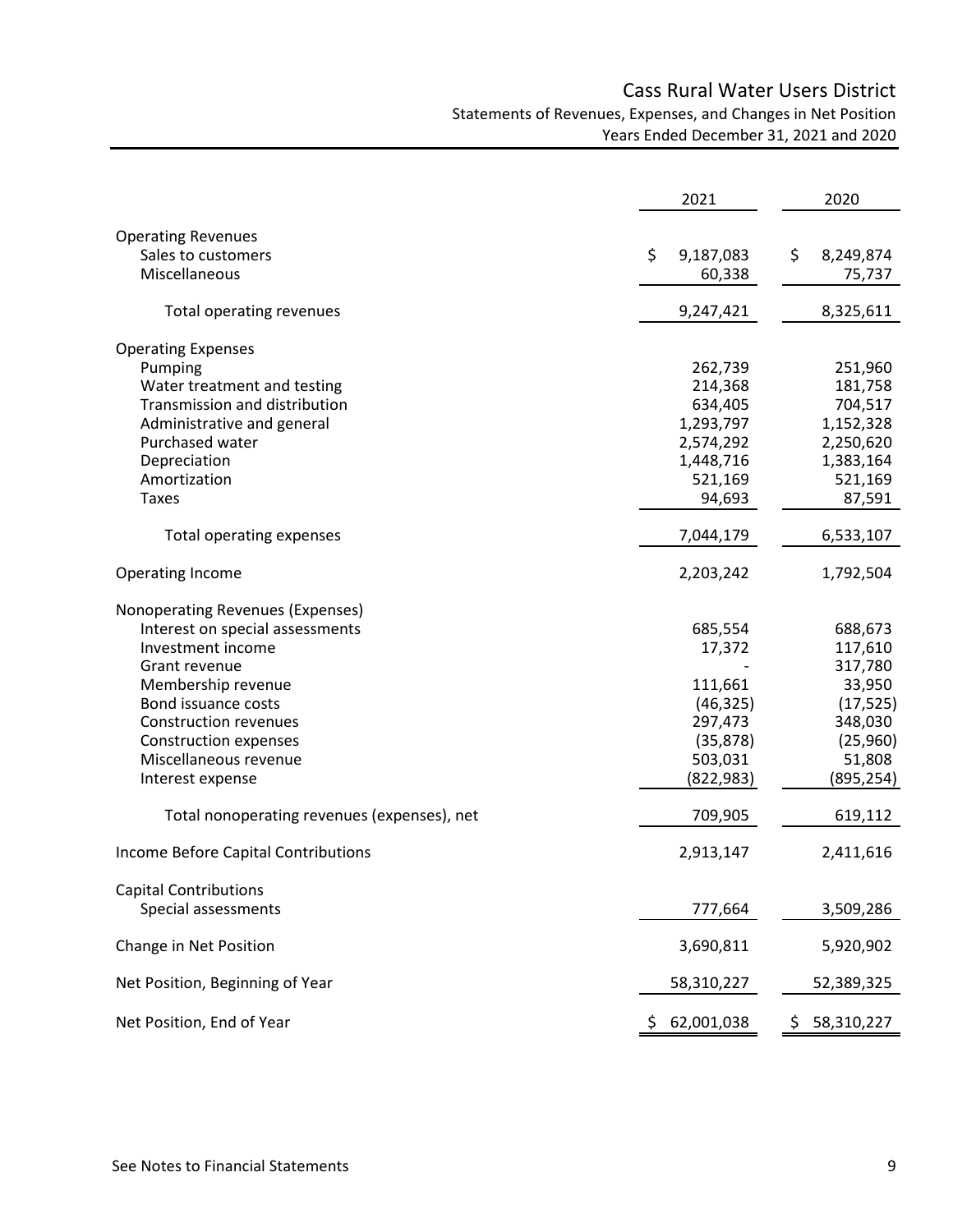# Cass Rural Water Users District Statements of Cash Flows Years Ended December 31, 2021 and 2020

|                                                                                                                                                                                                                                                                                                                            | 2021                                                                                       | 2020                                                                                                  |
|----------------------------------------------------------------------------------------------------------------------------------------------------------------------------------------------------------------------------------------------------------------------------------------------------------------------------|--------------------------------------------------------------------------------------------|-------------------------------------------------------------------------------------------------------|
| <b>Operating Activities</b><br>Operating cash receipts from customers<br>Cash payments to suppliers for goods and services<br>Cash payments to employees for services<br>Miscellaneous payments                                                                                                                            | \$<br>8,650,332<br>(2,768,180)<br>(1,289,480)<br>(94, 693)                                 | \$<br>8,285,606<br>(3,398,298)<br>(1, 146, 422)<br>(87, 591)                                          |
| Net Cash from Operating Activities                                                                                                                                                                                                                                                                                         | 4,497,979                                                                                  | 3,653,295                                                                                             |
| <b>Investing Activities</b><br>Purchase of investments<br>Sale of investments<br>Interest received                                                                                                                                                                                                                         | (1,737,426)<br>996,572<br>53,481                                                           | 244,320<br>93,858                                                                                     |
| Net Cash from (used for) Investing Activities                                                                                                                                                                                                                                                                              | (687, 373)                                                                                 | 338,178                                                                                               |
| Capital and Related Financing Activities<br>Interest payments on debt<br>Proceeds from long-term borrowings<br>Proceeds from special assessments<br>Payment of bond issuance costs<br>Proceeds from construction revenue, net<br>Additions to plant<br>Proceeds from grant revenue<br>Principal payments on long-term debt | (846, 284)<br>3,130,000<br>2,262,843<br>(46, 325)<br>261,595<br>(2,636,720)<br>(4,938,073) | (874, 308)<br>4,415,091<br>1,542,455<br>(17, 525)<br>322,070<br>(5,622,503)<br>317,780<br>(2,379,733) |
| Net Cash used for Capital and Related Financing Activities                                                                                                                                                                                                                                                                 | (2,812,964)                                                                                | (2, 296, 673)                                                                                         |
| <b>Noncapital Financing Activities</b><br>Membership revenue                                                                                                                                                                                                                                                               | 111,661                                                                                    | 33,950                                                                                                |
| Net Cash from Noncapital Financing Activities                                                                                                                                                                                                                                                                              | 111,661                                                                                    | 33,950                                                                                                |
| Net Change in Cash and Cash Equivalents                                                                                                                                                                                                                                                                                    | 1,109,303                                                                                  | 1,728,750                                                                                             |
| Cash and Cash Equivalents, Beginning of Year                                                                                                                                                                                                                                                                               | 7,242,945                                                                                  | 5,514,195                                                                                             |
| Cash and Cash Equivalents, End of Year                                                                                                                                                                                                                                                                                     | \$<br>8,352,248                                                                            | 7,242,945<br>Ş                                                                                        |
| Cash and cash equivalents<br>Cash and cash equivalents - restricted                                                                                                                                                                                                                                                        | \$<br>4,116,063<br>4,236,185                                                               | \$<br>3,207,917<br>4,035,028                                                                          |
|                                                                                                                                                                                                                                                                                                                            | \$<br>8,352,248                                                                            | \$<br>7,242,945                                                                                       |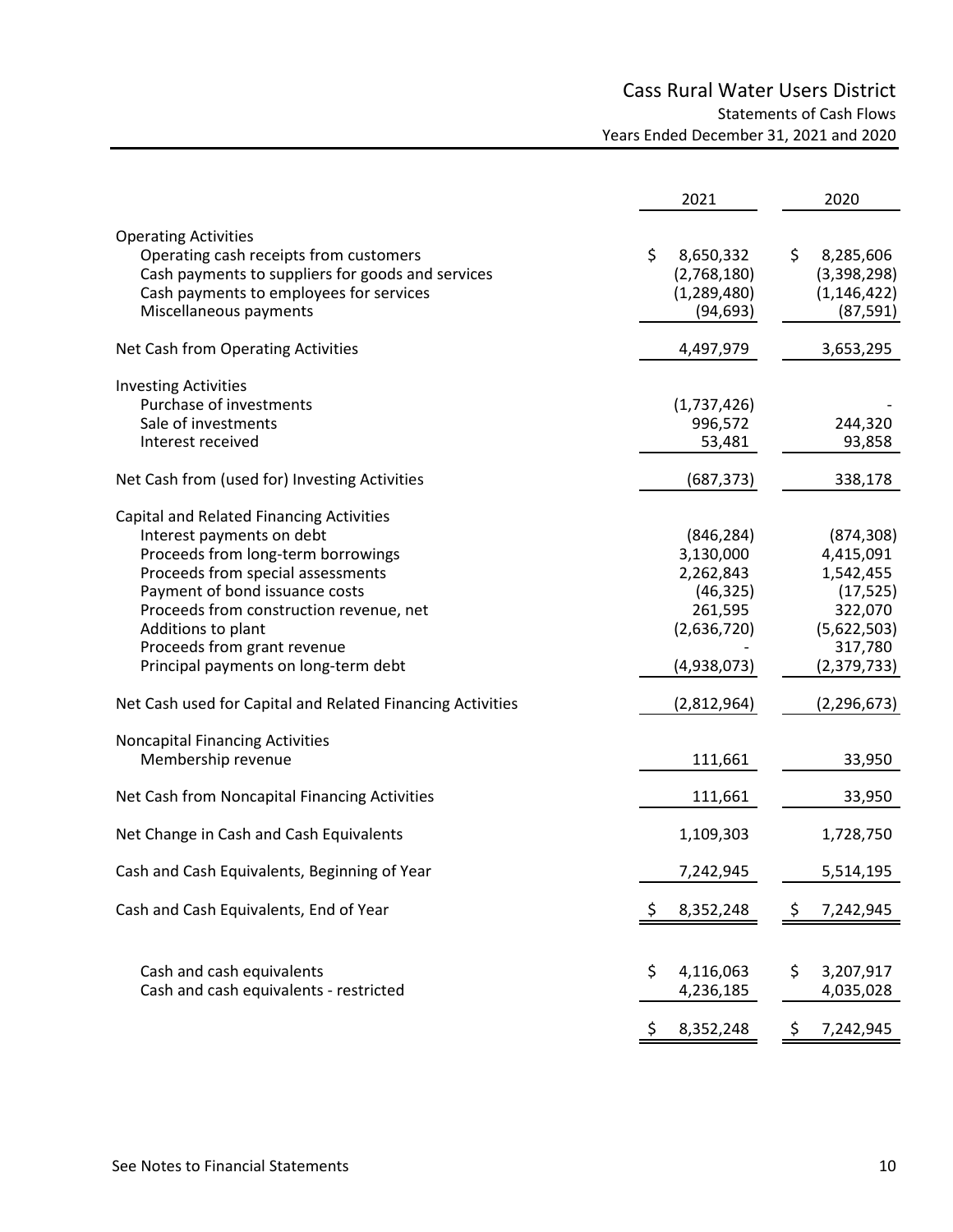# Cass Rural Water Users District Statements of Cash Flows Years Ended December 31, 2021 and 2020

|                                                           |    | 2021                 |     | 2020                 |
|-----------------------------------------------------------|----|----------------------|-----|----------------------|
| <b>Operating Activity Reconciliation</b>                  |    |                      |     |                      |
| Operating income                                          | Ś. | 2,203,242            | \$. | 1,792,504            |
| Adjustments to reconcile operating income                 |    |                      |     |                      |
| to net cash from operating activities                     |    |                      |     |                      |
| Depreciation expense<br>Amortization of intangible assets |    | 1,448,716<br>521,169 |     | 1,383,164<br>521,169 |
| Changes in assets and liabilities                         |    |                      |     |                      |
| Accounts receivable                                       |    | (597,089)            |     | (40,005)             |
| Prepayments                                               |    | (1, 103)             |     | (4, 515)             |
| Accounts payable                                          |    | 918,727              |     | (17, 350)            |
| Accrued vacation                                          |    | 4,317                |     | 18,328               |
| Net Cash from Operating Activities                        |    | 4,497,979            | S   | 3,653,295            |
|                                                           |    |                      |     |                      |
| <b>Noncash Investing Activities</b>                       |    |                      |     |                      |
| Water plant included within construction payable          |    |                      |     | 3,558                |
| Capital contribution recognized by special assessment     |    | 777,664              |     | 3,509,286            |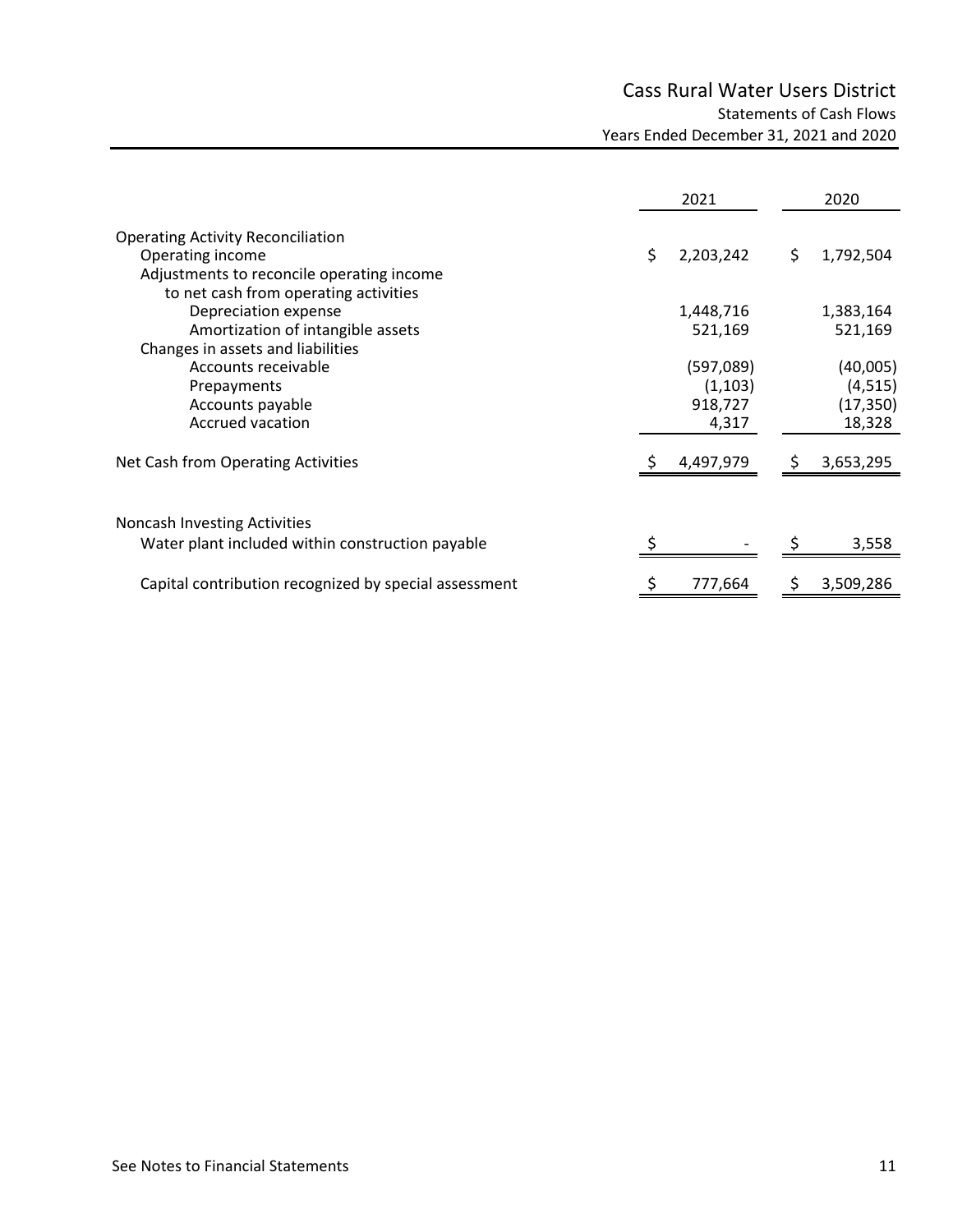# **Note 1 ‐ Organization and Nature of Operations**

The District was organized and formally incorporated as of November 6, 1973, for the express purpose of providing water service in the state of North Dakota for the use and benefit of its members on a cooperative basis. Effective September 1, 2002, the organization reorganized as a water district under the authority of the North Dakota Century Code Chapter 61‐35. The District is accounted for as a special purpose government engaged in a business‐type activity. Business‐type activities are used to account for operations that are financed or operated in a manner similar to the private sector, where the intent is that cost of providing services to the general public on a continuous basis be financed or recovered primarily through user charges.

# **Note 2 ‐ Summary of Significant Accounting Policies**

### **General**

The public utility activities of Cass Rural Water Users District (District) are non‐regulated as such. However, the District follows the National Association of Regulatory Utility Commissioners' Uniform System of Accounts prescribed for Class A and B Water Utilities.

## **Reporting entity**

For financial reporting purposes, a reporting entity's financial statements should include all component units over which another component unit (oversight unit) exercises financial accountability. Financial accountability includes such aspects as appointment of governing body members, designation of management, the ability to significantly influence operations and accountability for fiscal matters.

Based upon the above criteria, the District is not includable as a component unit within another reporting entity and there are no component units to be included within the District as a reporting entity.

### **Basis of Accounting**

The District's basis of accounting determines when transactions are recorded in the financial records and reported in the financial statements. The accompanying financial statements have been presented using the accrual basis of accounting. Under the accrual basis of accounting, revenues are recorded when earned and expenses are recorded when a liability is incurred regardless of the timing of related cash flows.

With respect to business‐type activities, Cass Rural Water Users District has adopted GASB statement No. 62 "Codification of Accounting and Financial Reporting Guidance Contained in Pre‐November 30, 1989 FASB and AICPA Pronouncements." These activities are those normally financed in whole or in part by fees and charges for services to external parties. The District's activities are accounted for similar to those often found in the private sector using the flow of economic resources measurement focus. The accounting objectives of this measurement focus are the determination of net income, financial position, and cash flows. All assets, liabilities, net position, revenues and expenses are accounted for through a single business‐type activity.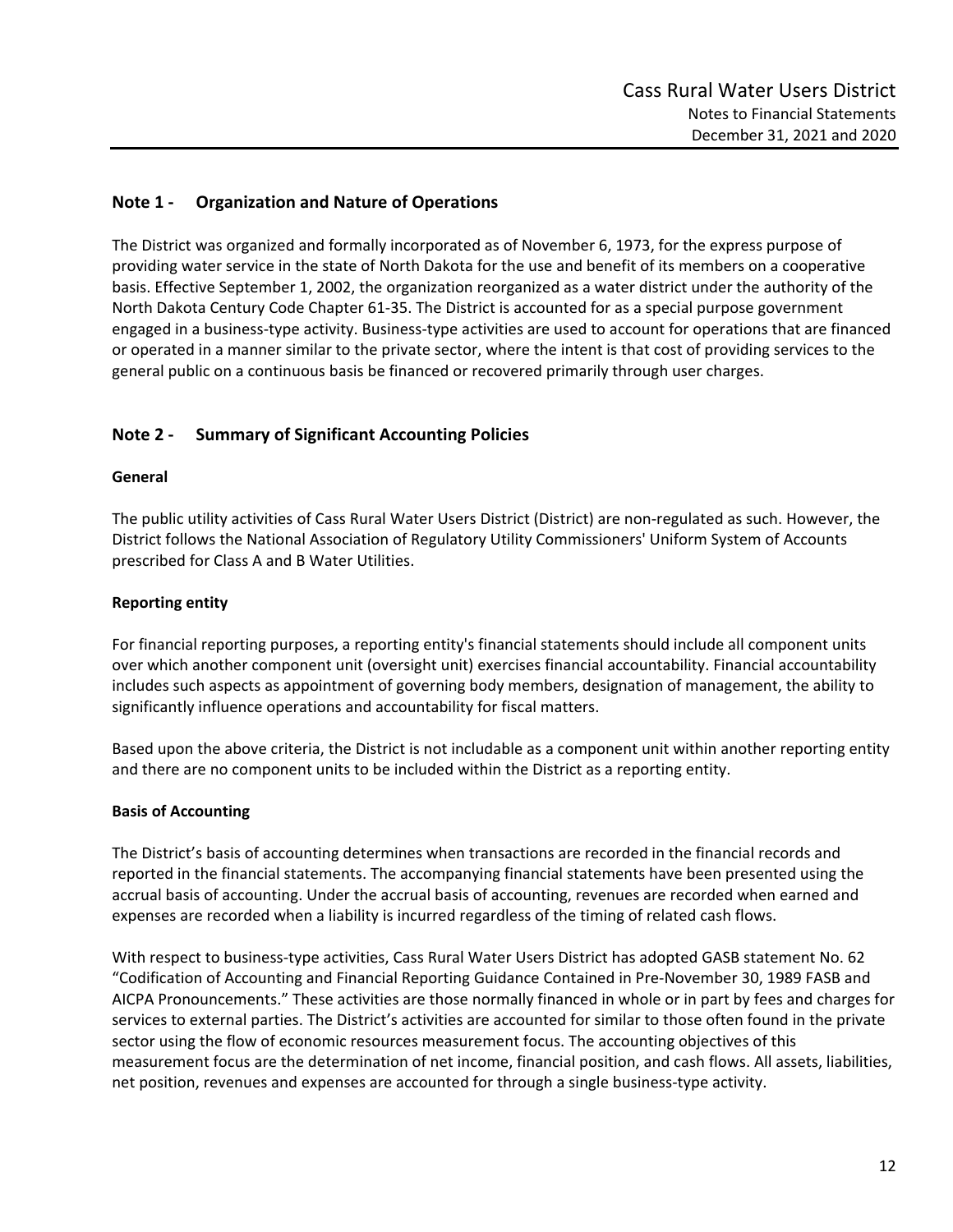### **Receivable and Credit Policy**

Trade receivables are uncollateralized customer obligations due under normal trade terms requiring payment within 30 days from the invoice date. Customers are charged a one-time 10% charge for late payments. The receivables are non‐interest bearing. Payments on trade receivables are applied to the latest unpaid invoices. The carrying amount of trade receivables is reduced by a valuation allowance that reflects management's best estimate of the amounts that will not be collected. Based on management's assessment, uncollectible accounts are unlikely and therefore, an allowance for doubtful accounts has not been set up for the year ended December 31, 2021 and 2020.

### **Cash and Cash Equivalents**

The District's cash and cash equivalents consist of all cash sources and certificates of deposit that have an original maturity of three months or less.

### **Cash and Cash Equivalents ‐ Restricted**

Cash and cash equivalents – restricted consist of funds restricted in accordance with bond indenture agreements and capital reserves.

### **Prepaid Items**

Certain payments to vendors reflect costs applicable to future accounting periods and are recorded as prepaid items. Prepaid items are reported using the consumption method and recorded as an expense at the time of consumption.

### **Plant Additions and Retirements**

Water plant is stated at cost. The cost of additions to utility plant includes contracted work, direct labor and materials, and allocable overheads. When units of property are retired, sold or otherwise disposed of in the ordinary course of business, their average book cost, less net salvage, is charged to accumulated provision for depreciation. Repairs and the replacement and renewal of items determined to be less than units of property are charged to maintenance expense. Capital assets are defined by the District as assets with an initial, individual cost equal to or greater than \$500, except for plant which is capitalized in their entirety.

### **Depreciation**

The District utilizes composite depreciation methods for each distribution plant account. The rates are determined based on management's estimate of the average useful life of the assets along with future cost of removal and salvage factor estimates. Industry guidelines are also utilized to assist with determining the appropriate rates.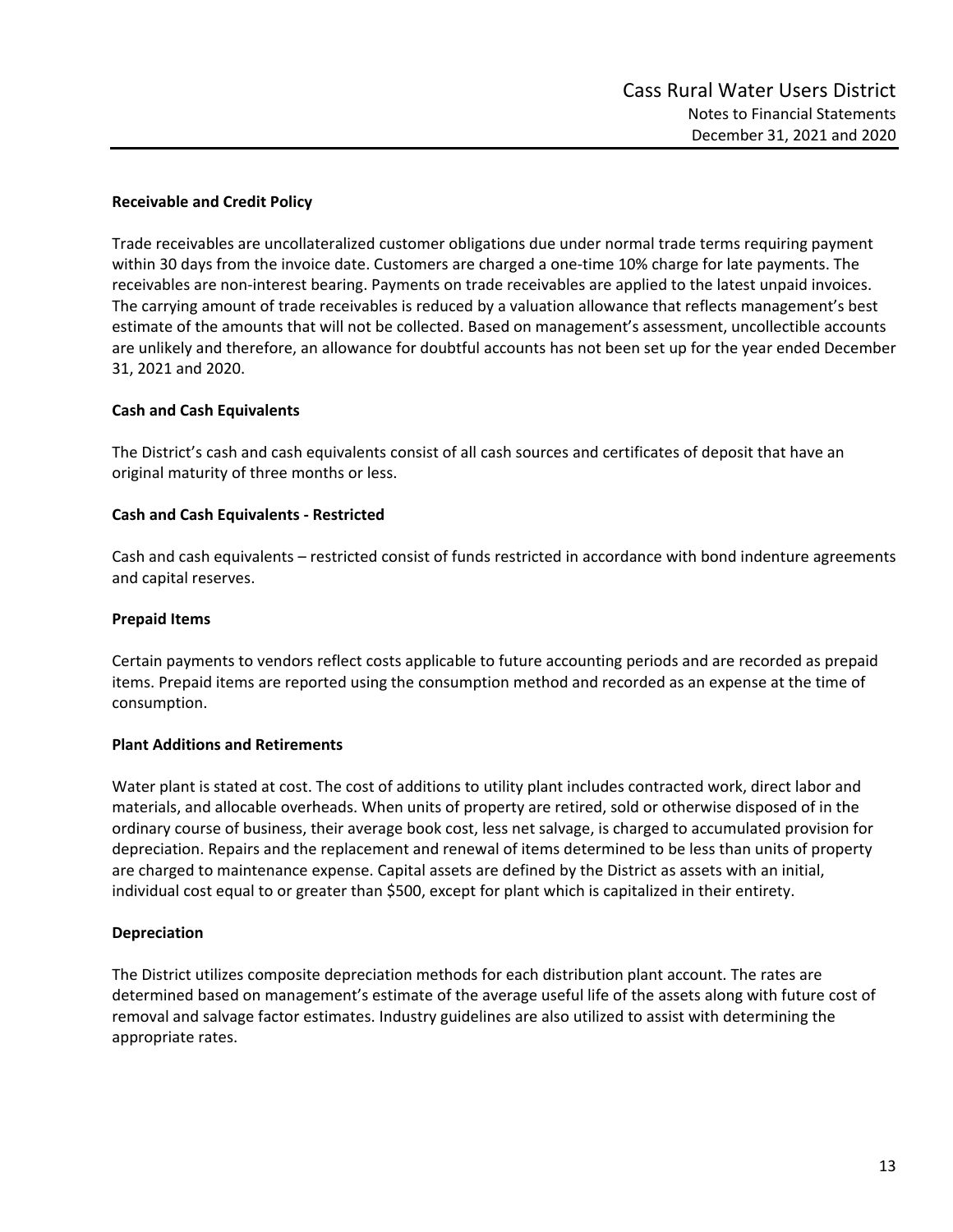### **Recoverability of Long‐Lived Assets**

The District reviews the carrying value of water plant for impairment whenever events and circumstances indicate that the carrying value of an asset may not be recoverable from the estimated future cash flows expected to result from its use and eventual disposition. An impairment loss is recognized when estimated undiscounted cash flows expected to result from the use of the asset plus net proceeds expected from disposition of the asset are less than the carrying value of the asset. Management has determined that no impairment exists at December 31, 2021 and 2020.

## **Intangible Assets**

Intangible assets are stated at amortized cost. The intangible assets are the right to supply treated wastewater and treat the wastewater return flow for a period of years to come. They are being amortized on a straight‐line basis over the life of the agreement, which is over 20 years. The project was completed at the end of 2009. The amortization expense recorded in 2021 and 2020 was \$521,169.

## **Operating and Nonoperating Revenues and Expenditures**

The District reports operating revenues and expenses separately from nonoperating items. Operating revenues and expenses generally result from producing and delivering goods in connection with the District's principal ongoing operations. The principal operating revenues of the District are charges to customers for sale of water. Operating expenses for the District include the costs of sales, administrative expenses, and depreciation on capital assets. All revenues and expenses not meeting this definition are reported as nonoperating revenues and expenses.

### **Revenue Recognition**

Revenue from water sales is reflected in the accounts at the time delivered.

### **Accounting Estimates**

The preparation of financial statements in conformity with generally accepted accounting principles requires management to make estimates and assumptions that affect the reported amounts of assets and liabilities at the date of the financial statements and reported amounts of revenues and expenses during the reporting period. Actual results could differ from those estimates.

# **Business and Credit Risk**

The District provides water service on account to its members which are located primarily in Cass County, North Dakota.

### **Reclassifications**

Certain reclassifications of amounts previously reported have been made to the accompanying financial statements to maintain consistency between periods presented. The reclassifications had no impact on net position.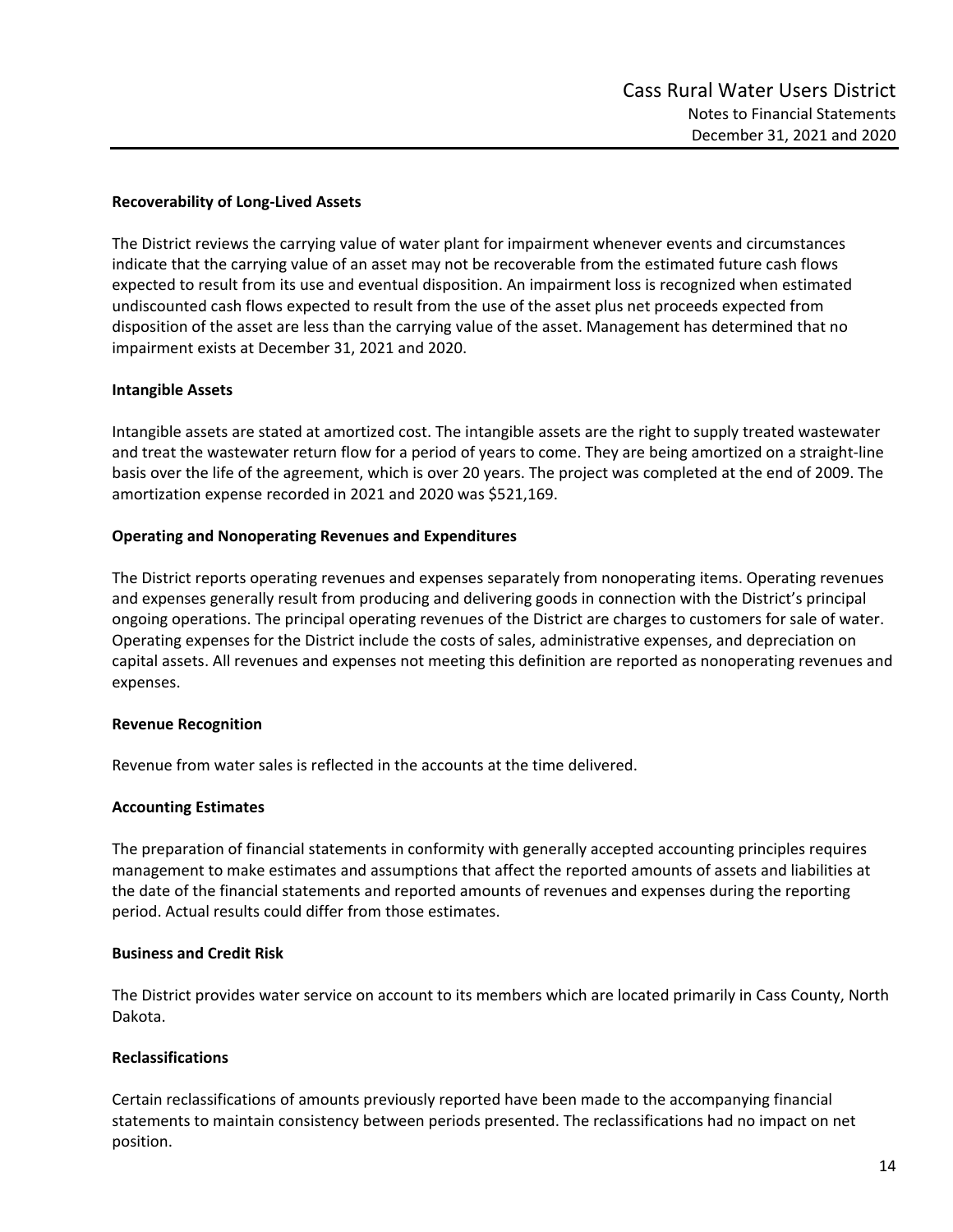### **Note 3 ‐ Deposits, Investments and Investment Income**

The District's investments are generally reported at fair value, as discussed in Note 2. At December 31, 2021, the District had the following investments, all of which are held in the District's name by various custodial banks that were agents of the District:

| Investment Type                                 | Fair<br>Value<br>Less than 1 |           |  |           |  | $1 - 5$ |  |
|-------------------------------------------------|------------------------------|-----------|--|-----------|--|---------|--|
| <b>Certificate of Deposits</b>                  |                              | 3,909,000 |  | 3,909,000 |  |         |  |
| <b>Government National Mortgage Association</b> |                              | 20,901    |  | 20,901    |  |         |  |

As of December 31, 2020, the District has the following investments and maturities:

| Investment Type                                 | Fair<br>Value<br>Less than 1 |           |  | $1 - 5$   |                          |
|-------------------------------------------------|------------------------------|-----------|--|-----------|--------------------------|
| <b>Certificate of Deposits</b>                  |                              | 3,170,000 |  | 2,165,000 | 1,005,000                |
| <b>Government National Mortgage Association</b> |                              | 27.475    |  | 27.475    | $\overline{\phantom{0}}$ |

## **Interest Rate Risk**

The District does not have a formal investment policy that limits investment maturities as a means of managing its exposure to fair value losses arising from increasing interest rates.

### **Credit Risk**

Credit risk is the risk that an issuer or other counterparty to an investment will not fulfill its obligations. The District does not have a formal policy to limit exposure to credit risk. The asset back securities noted above are not rated.

### **Concentration of Credit Risk**

The District does not have a formal investment policy that limits the total amount of securities that can be held with any one company or government agency.

### **Custodial Credit Risk**

Custodial credit risk is the risk that in the event of a bank failure, the District's deposits may not be returned to it. The District does not have a formal policy to limit exposure to custodial credit risk.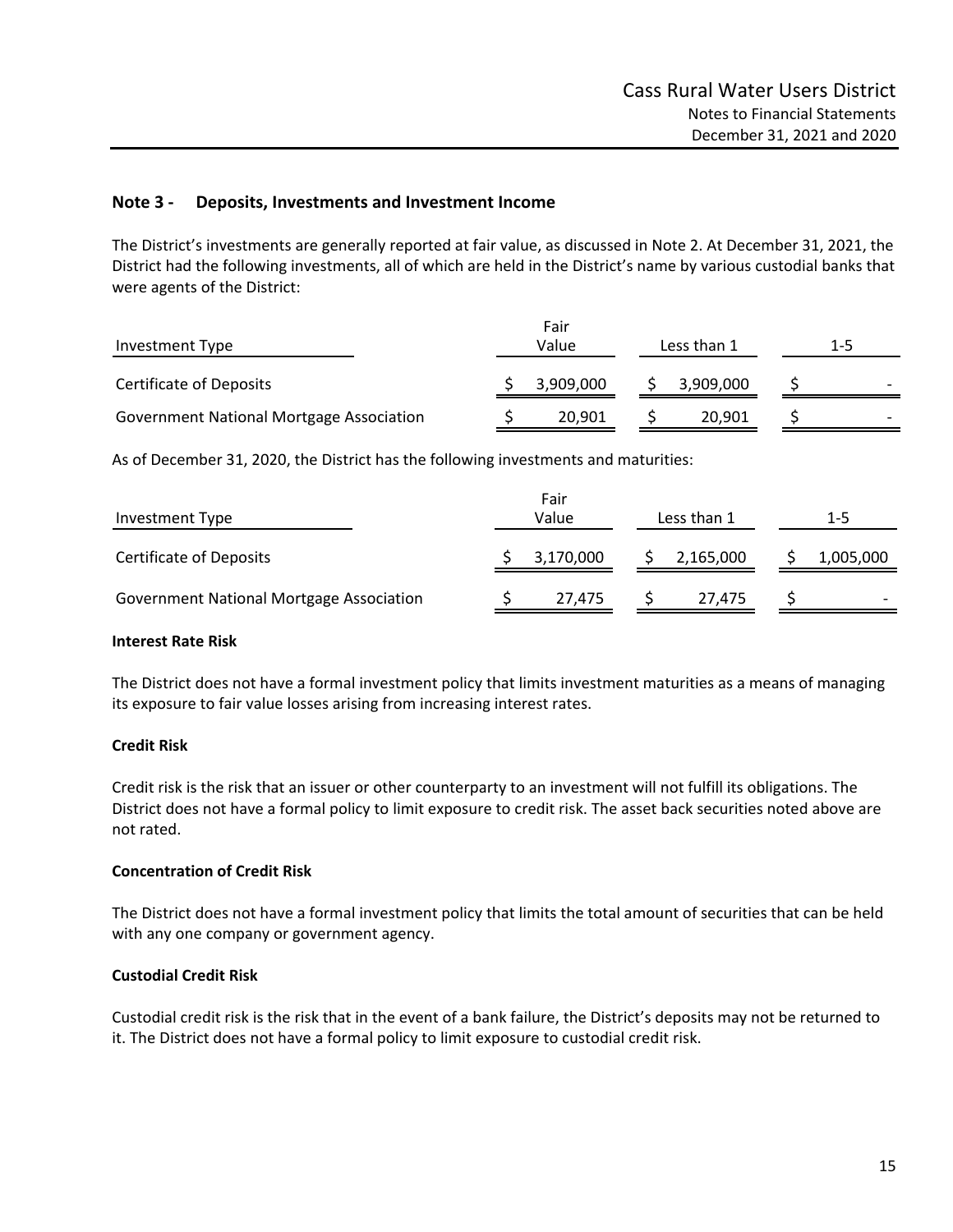### **Pledged Collateral**

In accordance with North Dakota Century Code, the District maintains deposits at those depository banks and brokerages authorized by the Board of Directors, all of which are covered by Federal Depository Insurance or Securities Investor Protection. Century Code requires that all of the District's deposits be protected by insurance, collateral or surety bond. The market value of the collateral pledged must be equal to or greater than 110% of the deposits not covered by insurance or bonds. At December 31, 2021, all deposits were insured or collateralized by securities held in the District's name. At December 31, 2020, deposits held with Kindred State Bank were not fully insured or collateralized by securities held in the District's name by \$745,931.

The carrying amount of deposits and investments shown above is in the District's balance sheet as follows:

|                                                           | 2021            | 2020            |
|-----------------------------------------------------------|-----------------|-----------------|
| <b>Carrying Amount</b>                                    |                 |                 |
| Deposits in bank                                          | 8,352,248<br>\$ | S<br>7,242,945  |
| Certificates of deposit                                   | 3,909,000       | 3,170,000       |
| Asset backed securities                                   | 20,901          | 27,475          |
|                                                           | 12,282,149<br>S | 10,440,420<br>S |
|                                                           |                 |                 |
| Included in the Statement of Net Positions                |                 |                 |
| Cash and cash equivalents                                 | Ś.<br>4,116,063 | \$<br>3,207,917 |
| Cash and cash equivalents - restricted for construction   | 34,371          | 49,168          |
| Cash and cash equivalents - restricted for long term debt | 4,201,814       | 3,985,860       |
| Asset backed securities - short term                      | 20,901          | 27,475          |
| Certificates of deposit - short term                      | 3,909,000       | 2,165,000       |
| Certificates of deposit - long term                       |                 | 1,005,000       |
|                                                           |                 |                 |
|                                                           | 12,282,149      | 10,440,420      |

### **Note 4 ‐ Long‐Term Receivables**

### **Special Assessments**

Pursuant to N.D.C.C. Chapter 61‐35, the District is authorized to levy special assessments to provide for the cost of construction, repair, alteration, operation, and maintenance of a project with funds raised by special assessments. The District issues special assessments against properties in order to offer water service into expanded territories. Special assessment payments are collected by the county and remitted to the District on a monthly basis.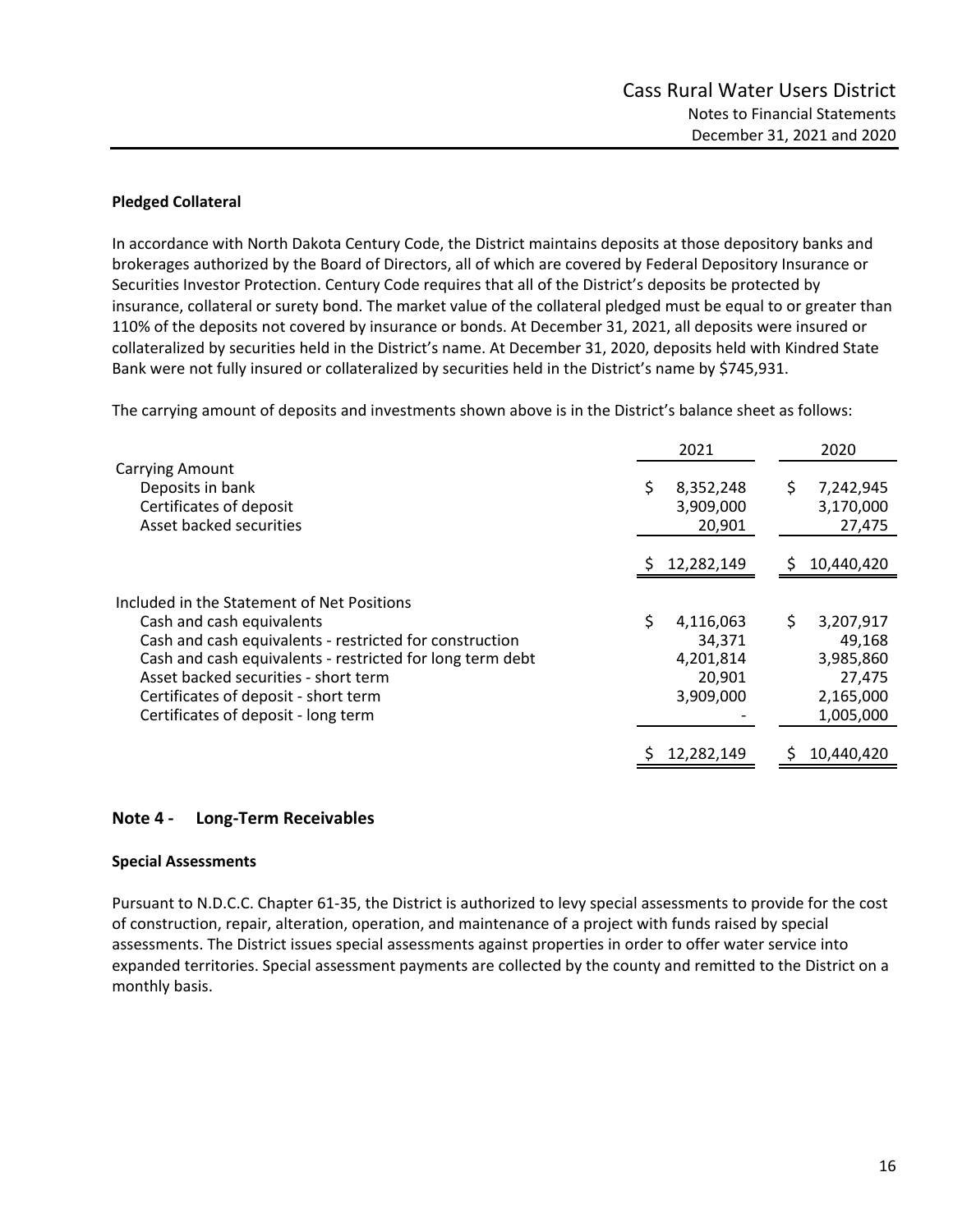The following is a summary of special assessments receivable at December 31, 2021:

| <b>Improvement District</b>                                                                                                                                                           | Initial<br>Year | Final<br>Year | Annual Payment        | <b>Interest Rate</b> | Remaining<br>Balance                          |
|---------------------------------------------------------------------------------------------------------------------------------------------------------------------------------------|-----------------|---------------|-----------------------|----------------------|-----------------------------------------------|
| Silverleaf and Custer Crossing                                                                                                                                                        | 2007            | 2022          | \$6,000 - \$24,000    | 5.20%                | \$<br>11,318                                  |
| Maple Valley and Prairie Grove                                                                                                                                                        | 2009            | 2023          | \$30,000 - \$55,000   | $4.25 - 5.00\%$      | 91,831                                        |
| Maple Valley and Prairie Grove Phase 2                                                                                                                                                | 2010            | 2024          | \$21,000 - \$27,000   | $2.60 - 4.50%$       | 65,394                                        |
| Deer Creek, Silverleaf, Maple Valley, MGB,<br>Beach Lane, and 73rd Ave                                                                                                                | 2013            | 2027          | \$60,000 - \$85,000   | $0.60 - 2.65%$       | 343,694                                       |
| Davies and Deer Creek 2nd                                                                                                                                                             | 2014            | 2028          | \$35,000 - \$60,000   | $0.80 - 4.00\%$      | 439,973                                       |
| Eagle Point 1st and 2nd, Deer Creek 3rd,<br>Fargo Park, and Davies                                                                                                                    | 2015            | 2029          | \$90,000 - \$105,000  | $0.80 - 3.10%$       | 904,752                                       |
| Crotton Cove, Deer Creek 4th, Golden Valley,<br>and Crofton 2nd                                                                                                                       | 2016            | 2030          | \$85,000 - \$175,000  | $0.80 - 3.50%$       | 1,480,549                                     |
| Golden Valley 2nd, Deer Creek 5th,<br>Rocking Horse 2nd, Crofton Coves,<br>Prairie Farms 2nd, and Eagle Valley 2nd                                                                    | 2017            | 2031          | \$250,000 - \$650,000 | $1.10 - 3.25%$       | 2,771,127                                     |
| Maple Valley, Eagle Point 3rd, Deer Creek 6th,<br>Woodhurst 31st, Eagle Valley 1st, Lake Shure,<br>and Wilds 8th                                                                      | 2018            | 2032          | \$75,000 - \$240,000  | $1.75 - 3.65%$       | 1,483,755                                     |
| Eagle Valley 2nd, Bison Meadow, and Wilds 9th                                                                                                                                         | 2019            | 2033          | \$60,000 - \$85,000   | $2.25 - 3.70%$       | 921,245                                       |
| Rocking Horse 5th, Grayland First Phase, and<br><b>Bison Meadows Phase 2</b>                                                                                                          | 2020            | 2034          | \$40,000 - \$55,000   | $1.60 - 2.30%$       | 674,224                                       |
| Eagle Valley 3rd, Madelyn Meadows 1st, Cub Creek<br>1st, 63rd St, Lakeview Dr, Wilds 11th, Bison                                                                                      |                 |               |                       |                      |                                               |
| Meadows 2nd, Golden Valley 2nd, Grayland 2nd                                                                                                                                          | 2021            | 2035          | \$215,000 - \$800,000 | $0.40 - 2.00\%$      | 3,317,806                                     |
| Golden Valley 4th and Madelyn Meadows 2nd                                                                                                                                             | 2022            | 2036          | \$45,000 - \$275,000  | $.95 - 1.70%$        | 774,664                                       |
| Included in the following statement of net position captions:<br><b>Current Assets</b><br>Delinguent special assessment receivables<br>Special assessment receivable, current portion |                 |               |                       |                      | 13,280,332<br>\$<br>\$<br>96,802<br>1,073,434 |
| Other Property and Investments<br>Special assessment receivable, net of current portion                                                                                               |                 |               |                       |                      | 12,110,096                                    |
|                                                                                                                                                                                       |                 |               |                       |                      | \$13,280,332                                  |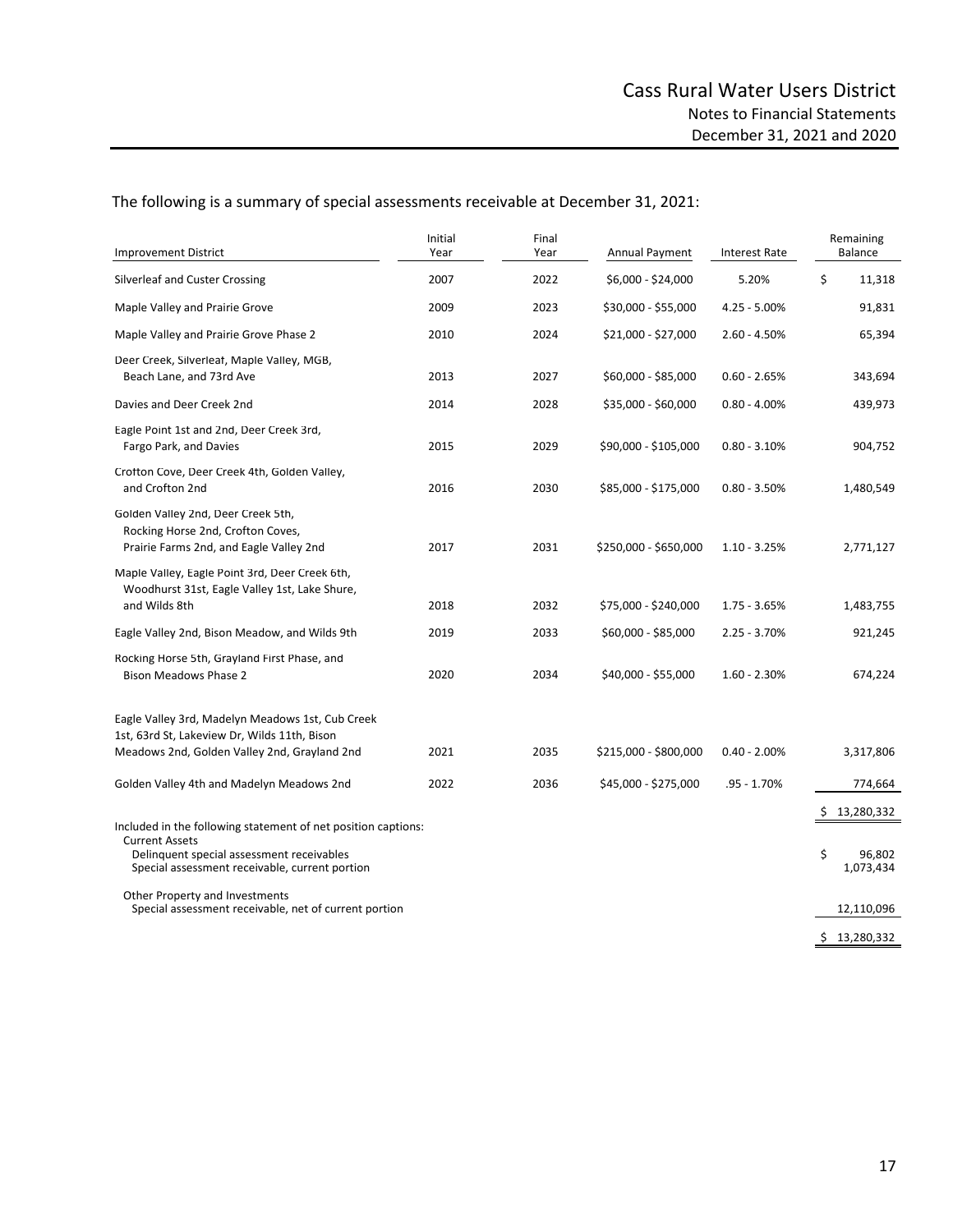The following is a summary of special assessments receivable at December 31, 2020:

| <b>Improvement District</b>                                                                                                                                                           | Initial<br>Year | Final<br>Year | Annual Payment        | <b>Interest Rate</b> | Remaining<br>Balance         |
|---------------------------------------------------------------------------------------------------------------------------------------------------------------------------------------|-----------------|---------------|-----------------------|----------------------|------------------------------|
| Silverleaf and Custer Crossing                                                                                                                                                        | 2007            | 2022          | \$6,000 - \$24,000    | 5.20%                | \$<br>30,367                 |
| Maple Valley and Prairie Grove                                                                                                                                                        | 2009            | 2023          | \$30,000 - \$55,000   | $4.25 - 5.00\%$      | 138,979                      |
| Maple Valley and Prairie Grove Phase 2                                                                                                                                                | 2010            | 2024          | \$21,000 - \$27,000   | $2.60 - 4.50%$       | 85,274                       |
| Deer Creek, Silverleat, Maple Valley, MGB,<br>Beach Lane, and 73rd Ave                                                                                                                | 2013            | 2027          | \$60,000 - \$85,000   | $0.60 - 2.65%$       | 397,879                      |
| Davies and Deer Creek 2nd                                                                                                                                                             | 2014            | 2028          | \$35,000 - \$60,000   | $0.80 - 4.00\%$      | 491,739                      |
| Eagle Point 1st and 2nd, Deer Creek 3rd,<br>Fargo Park, and Davies                                                                                                                    | 2015            | 2029          | \$90,000 - \$105,000  | $0.80 - 3.10%$       | 1,001,327                    |
| Crofton Cove, Deer Creek 4th, Golden Valley,<br>and Crofton 2nd                                                                                                                       | 2016            | 2030          | \$85,000 - \$175,000  | $0.80 - 3.50%$       | 1,634,805                    |
| Golden Valley 2nd, Deer Creek 5th,<br>Rocking Horse 2nd, Crofton Coves,<br>Prairie Farms 2nd, and Eagle Valley 2nd                                                                    | 2017            | 2031          | \$250,000 - \$650,000 | $1.10 - 3.25%$       | 3,007,746                    |
| Maple Valley, Eagle Point 3rd, Deer Creek 6th,<br>Woodhurst 31st, Eagle Valley 1st, Lake Shure,<br>and Wilds 8th                                                                      | 2018            | 2032          | \$75,000 - \$240,000  | $1.75 - 3.65%$       | 1,594,512                    |
| Eagle Valley 2nd, Bison Meadow, and Wilds 9th                                                                                                                                         | 2019            | 2033          | \$60,000 - \$85,000   | $2.25 - 3.70%$       | 974,537                      |
| Rocking Horse 5th, Grayland First Phase, and<br><b>Bison Meadows Phase 2</b>                                                                                                          | 2020            | 2034          | \$40,000 - \$55,000   | $1.60 - 2.30%$       | 710,475                      |
| Eagle Valley 3rd, Madelyn Meadows 1st, Cub Creek<br>1st, 63rd St, Lakeview Dr, Wilds 11th, Bison<br>Meadows 2nd, Golden Valley 2nd, Grayland 2nd                                      | 2021            | 2035          | \$215,000 - \$800,000 | $0.40 - 2.00\%$      | 3,509,286<br>13,576,926<br>S |
| Included in the following statement of net position captions:<br><b>Current Assets</b><br>Delinquent special assessment receivables<br>Special assessment receivable, current portion |                 |               |                       |                      | \$<br>169,887<br>1,002,541   |
| Other Property and Investments<br>Special assessment receivable, net of current portion                                                                                               |                 |               |                       |                      | 12,404,498                   |
|                                                                                                                                                                                       |                 |               |                       |                      | \$13,576,926                 |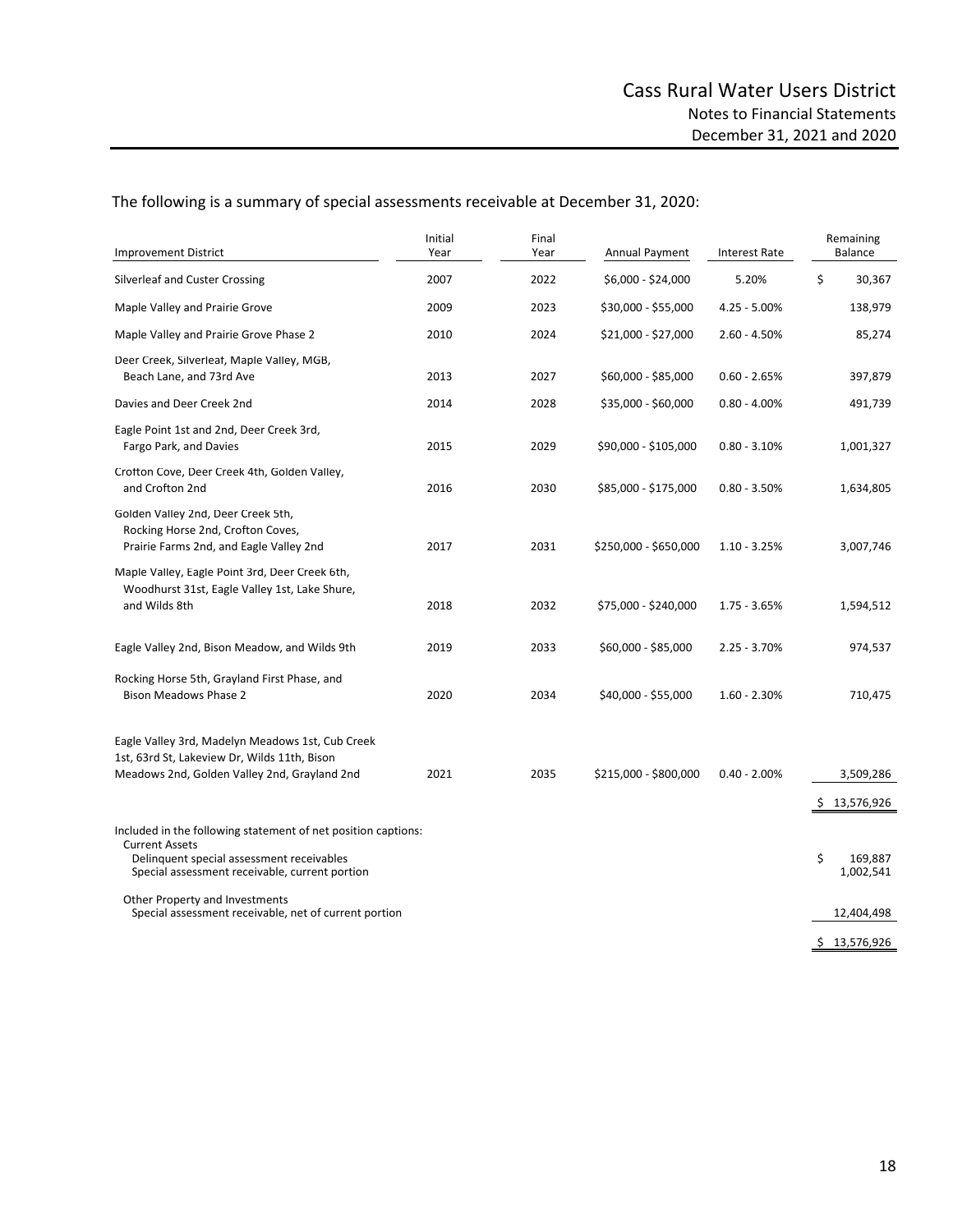### **Note 5 ‐ Water Plant and Depreciation**

As of December 31, 2021:

|                                                                      | <b>Balance</b><br>1/1/21 | <b>Additions</b> | Retirements     | <b>Balance</b><br>12/31/21 |
|----------------------------------------------------------------------|--------------------------|------------------|-----------------|----------------------------|
| <b>Classified Water Plant in Service</b><br>Construction in progress | 42,647<br>S.             | \$<br>2,000,527  | \$<br>1,428,220 | \$<br>614,954              |
| Intangible Plant                                                     |                          |                  |                 |                            |
| Organization<br>Franchises and consents                              | 3,191<br>316             |                  |                 | 3,191<br>316               |
|                                                                      | 3,507                    |                  |                 | 3,507                      |
| <b>Distribution Plant</b>                                            |                          |                  |                 |                            |
| Land and land rights                                                 | 763,090                  |                  |                 | 763,090                    |
| Collecting and impounding reservoirs                                 | 8,355,596                | 11,276           |                 | 8,366,872                  |
| Wells                                                                | 1,293,647                |                  |                 | 1,293,647                  |
| Electric pumping equipment                                           | 1,164,605                |                  |                 | 1,164,605                  |
| Water treatment equipment                                            | 5,543,829                |                  |                 | 5,543,829                  |
| Transmission and distribution mains                                  | 45,778,393               | 1,416,943        |                 | 47,195,336                 |
| Transmission mains - Ethanol pipe<br>Service leads                   | 5,233,269<br>21,169      |                  |                 | 5,233,269<br>21,169        |
| <b>Meters</b>                                                        | 1,717,221                | 464,860          |                 | 2,182,081                  |
|                                                                      | 69,870,819               | 1,893,079        |                 | 71,763,898                 |
| <b>General Plant</b>                                                 |                          |                  |                 |                            |
| Structures and improvements                                          | 2,184,489                |                  |                 | 2,184,489                  |
| Office furniture and equipment                                       | 289,068                  | 15,533           |                 | 304,601                    |
| Transportation equipment                                             | 389,700                  | 112,421          | 67,729          | 434,392                    |
| Tools, shop and garage equipment                                     | 621,732                  | 34,399           | 5,750           | 650,381                    |
| Other equipment - reservoir monitors                                 | 1,587,668                | 8,981            |                 | 1,596,649                  |
|                                                                      | 5,072,657                | 171,334          | 73,479          | 5,170,512                  |
| Total water plant                                                    | 74,989,630               | \$.<br>4,064,940 | Ŝ.<br>1,501,699 | 77,552,871<br>S            |

Construction in progress as of December 31, 2021, consists of various expansion and improvement projects as follows:

| Project                                                                                            | Expended as<br>of 12/31/2021         | Estimated<br><b>Total Cost</b>                                                          | Expected<br><b>Completion Date</b>         |
|----------------------------------------------------------------------------------------------------|--------------------------------------|-----------------------------------------------------------------------------------------|--------------------------------------------|
| Diversion Impacts*<br>Reservoir A Relocation*<br>Soybeans User Facility<br>Reservoir E Improvement | 21.674<br>497.458<br>8,612<br>37,285 | \$11,000,000 - \$20,000,000<br>\$11,000,000 - \$20,000,000<br>\$36,000,000<br>\$800,000 | 2024 - 2026<br>2024 - 2026<br>2024<br>2022 |
| System Distribution                                                                                | 49,925                               | \$2,000,000                                                                             | 2023                                       |
|                                                                                                    | 614,954                              |                                                                                         |                                            |

\* These projects are part of an agreement with the Metro Flood Diversion Authority, with all costs incurred by the District expected to be fully reimbursed by the Authority.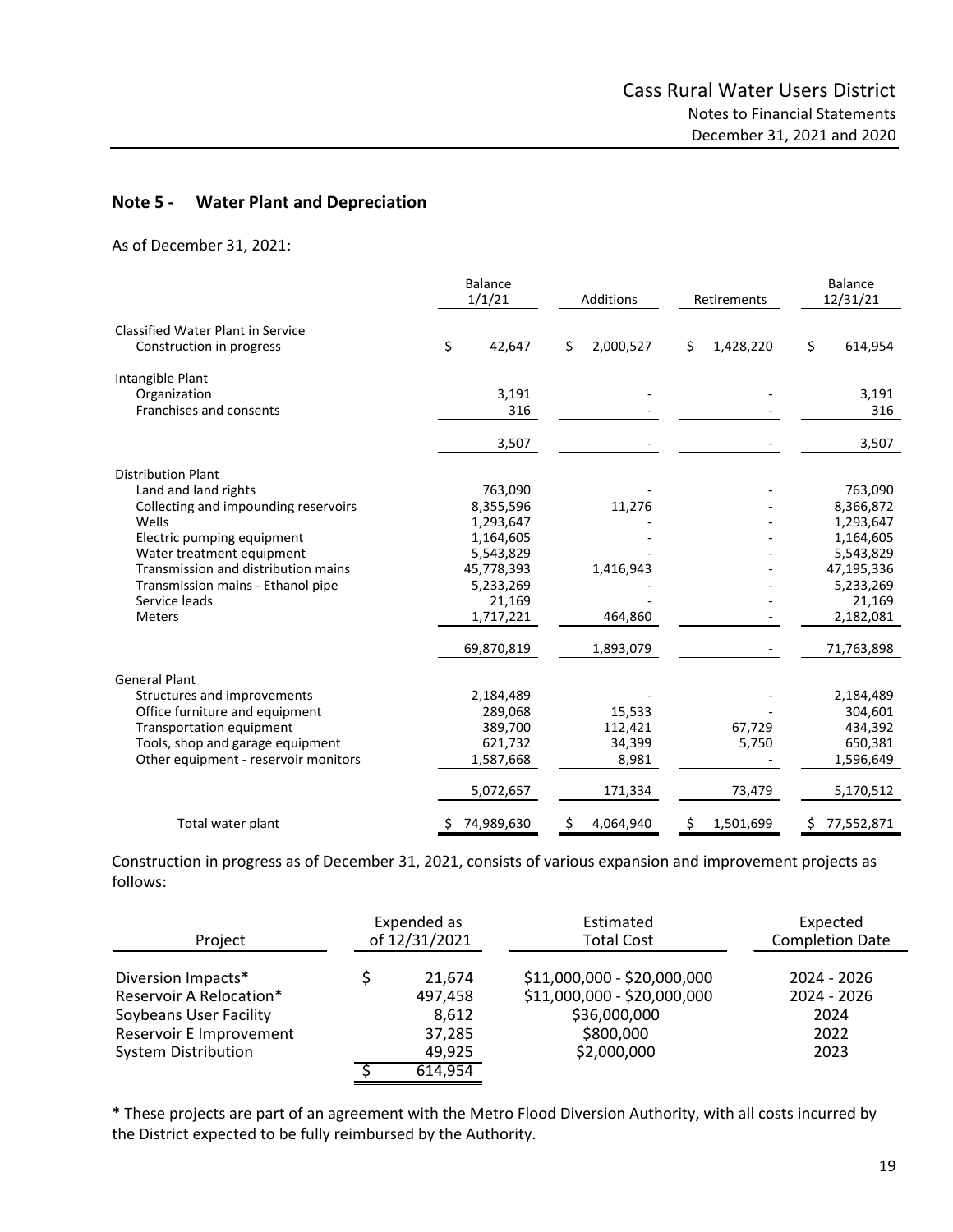Accumulated depreciation as of December 31, 2021:

|                                      | Depreciation<br>Rates in % | Balance<br>1/1/21 | Accruals        | Retirements  | Balance<br>12/31/21 |
|--------------------------------------|----------------------------|-------------------|-----------------|--------------|---------------------|
| <b>Distribution Plant</b>            |                            |                   |                 |              |                     |
| Collecting and impounding reservoirs | 2.0                        | \$<br>2,122,939   | \$<br>167,337   | \$           | Ś<br>2,290,276      |
| Wells                                | 2.0                        | 414,557           | 25,873          |              | 440,430             |
| Electric pumping equipment           | 5.0                        | 991,403           | 58,230          |              | 1,049,633           |
| Water treatment equipment            | 5.0                        | 1,758,260         | 221,753         |              | 1,980,013           |
| Transmission                         | 1.0                        | 6,891,060         | 574,640         |              | 7,465,700           |
| Service Leads                        | 1.0                        | 21,169            |                 |              | 21,169              |
| Meters                               | 4.0                        | 705,750           | 82,099          |              | 787,849             |
| Totals - distribution mains          |                            | 12,905,138        | 1,129,932       |              | 14,035,070          |
| <b>General Plant</b>                 |                            |                   |                 |              |                     |
| Structures and improvements          | 2.0                        | 296,282           | 43,690          |              | 339,972             |
| Office furniture and equipment       | 10.0-15.0                  | 265,724           | 31,265          |              | 296,989             |
| Transportation equipment             | 33.3                       | 255,642           | 49,765          | 67,729       | 237,678             |
| Tools, shop and garage equipment     | 15.0                       | 621,732           | 34,399          | 5,750        | 650,381             |
| Other equipment - reservoir monitors | 10.0                       | 1,024,588         | 159,665         |              | 1,184,253           |
| Totals - general plant               |                            | 2,463,968         | 318,784         | 73,479       | 2,709,273           |
| Totals - all plant                   |                            | Ś.<br>15,369,106  | 1,448,716<br>Ś. | \$<br>73,479 | 16,744,343<br>Ś.    |

During 2007, the District entered into an agreement with Tharaldson Ethanol Plant I, LLC, to design and construct an ethanol plant in the Casselton Township. The project was completed in 2009 at a total cost of \$15,656,652. The project was financed by the District through a note from the North Dakota Public Finance Authority. Upon completion of the construction project, ownership of \$10,423,383 of the plant was transferred to the City of Fargo who is responsible for operation and maintenance of plant. Because the District retains the right to supply treated wastewater and treat the wastewater return flow for 20 years, that amount has been recorded as an intangible asset and is being amortized over the life of the agreement. The District will own, operate, and maintain the remaining \$5,233,269.

The City of Fargo is responsible for the repayment of \$1,703,088 of a note acquired for construction. The remaining balance is the responsibility of Tharaldson Ethanol Plant I, LLC (Tharaldson). As security for Tharaldson's debt service obligations, the District required personal guarantee of Gary Tharaldson for the bonding and required one year's bond payment (Upfront Deposit) to be held by a mutually agreed‐upon third party, with a balance of \$797,161 as of December 31, 2021. Until the bonds are retired, Tharaldson will make payment to the District for the bond payment amount, plus an additional 20%, which the District will place in a reserve fund. Interest earned on the reserve fund will be held for Tharaldson's debt service payment schedule. As of December 31, 2021, the reserve fund had a balance of \$2,261,640. During the years ended December 31, 2021 and 2020, the District received \$1,236,408 for these debt payments, and the amounts are included in operating revenues on the statements of revenues, expenses, and changes in net position.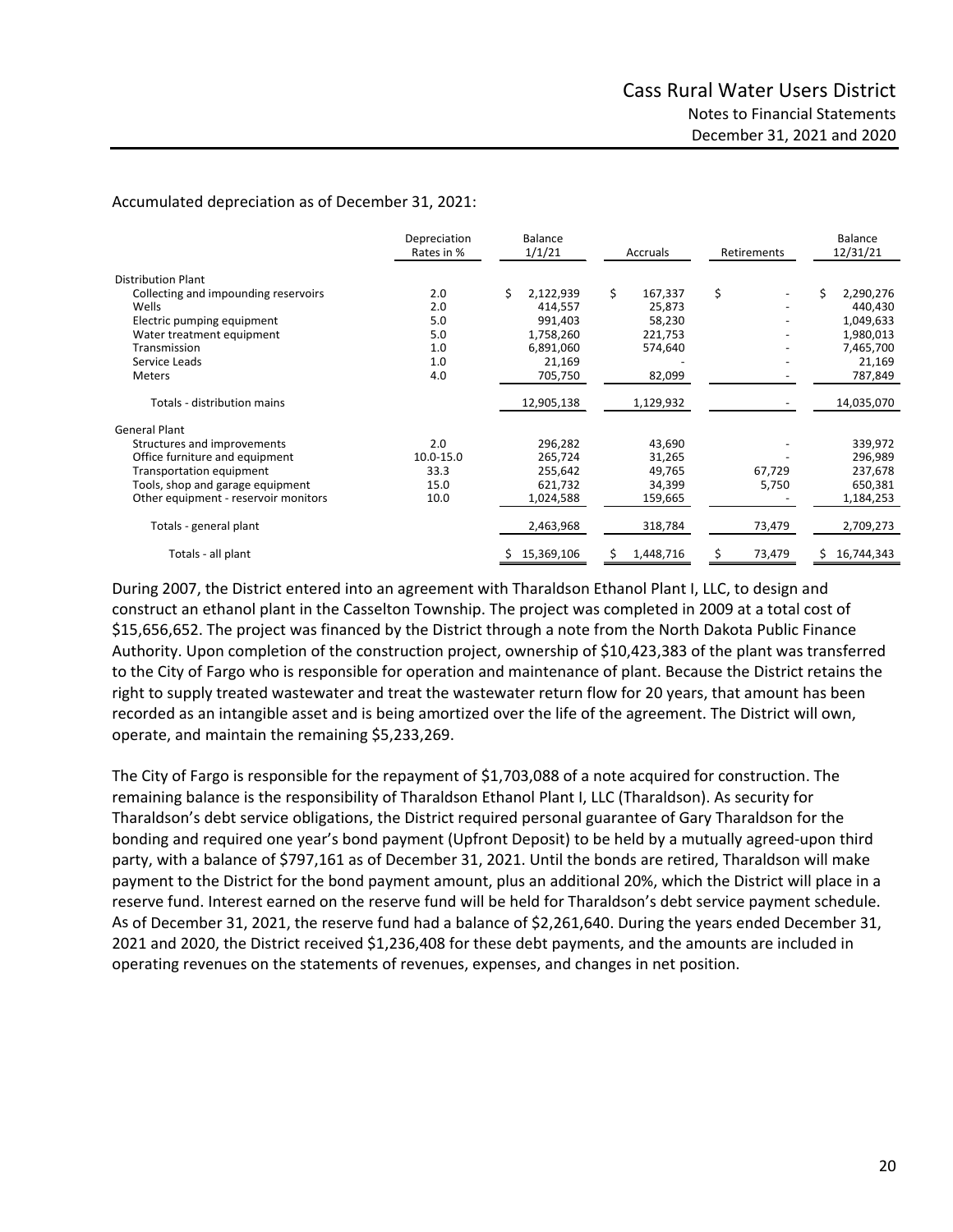#### As of December 31, 2020:

|                                          | <b>Balance</b><br>1/1/20 | Additions       | Retirements     | <b>Balance</b><br>12/31/20 |
|------------------------------------------|--------------------------|-----------------|-----------------|----------------------------|
| <b>Classified Water Plant in Service</b> |                          |                 |                 |                            |
| Construction in progress                 | Ŝ.<br>3,129,394          | \$<br>5,270,550 | \$<br>8,357,297 | \$<br>42,647               |
| Intangible Plant                         |                          |                 |                 |                            |
| Organization                             | 3,191                    |                 |                 | 3,191                      |
| Franchises and consents                  | 316                      |                 |                 | 316                        |
|                                          | 3,507                    |                 |                 | 3,507                      |
| <b>Distribution Plant</b>                |                          |                 |                 |                            |
| Land and land rights                     | 763,090                  |                 |                 | 763,090                    |
| Collecting and impounding reservoirs     | 4,174,354                | 4,181,242       |                 | 8,355,596                  |
| Wells                                    | 1,293,647                |                 |                 | 1,293,647                  |
| Electric pumping equipment               | 1,164,605                |                 |                 | 1,164,605                  |
| Water treatment equipment                | 5,440,513                | 103,316         |                 | 5,543,829                  |
| Transmission and distribution mains      | 41,708,558               | 4,069,835       |                 | 45,778,393                 |
| Transmission mains - Ethanol pipe        | 5,233,269                |                 |                 | 5,233,269                  |
| Service leads                            | 21,169                   |                 |                 | 21,169                     |
| <b>Meters</b>                            | 1,548,388                | 168,833         |                 | 1,717,221                  |
|                                          | 61,347,593               | 8,523,226       |                 | 69,870,819                 |
| <b>General Plant</b>                     |                          |                 |                 |                            |
| Structures and improvements              | 2,184,489                |                 |                 | 2,184,489                  |
| Office furniture and equipment           | 283,645                  | 26,479          | 21,056          | 289,068                    |
| Transportation equipment                 | 359,400                  | 85,858          | 55,558          | 389,700                    |
| Tools, shop and garage equipment         | 576,183                  | 45,549          |                 | 621,732                    |
| Other equipment - reservoir monitors     | 1,559,530                | 28,138          |                 | 1,587,668                  |
|                                          | 4,963,247                | 186,024         | 76,614          | 5,072,657                  |
| Total water plant                        | 69,443,741               | 13,979,800<br>Ş | 8,433,911<br>\$ | 74,989,630                 |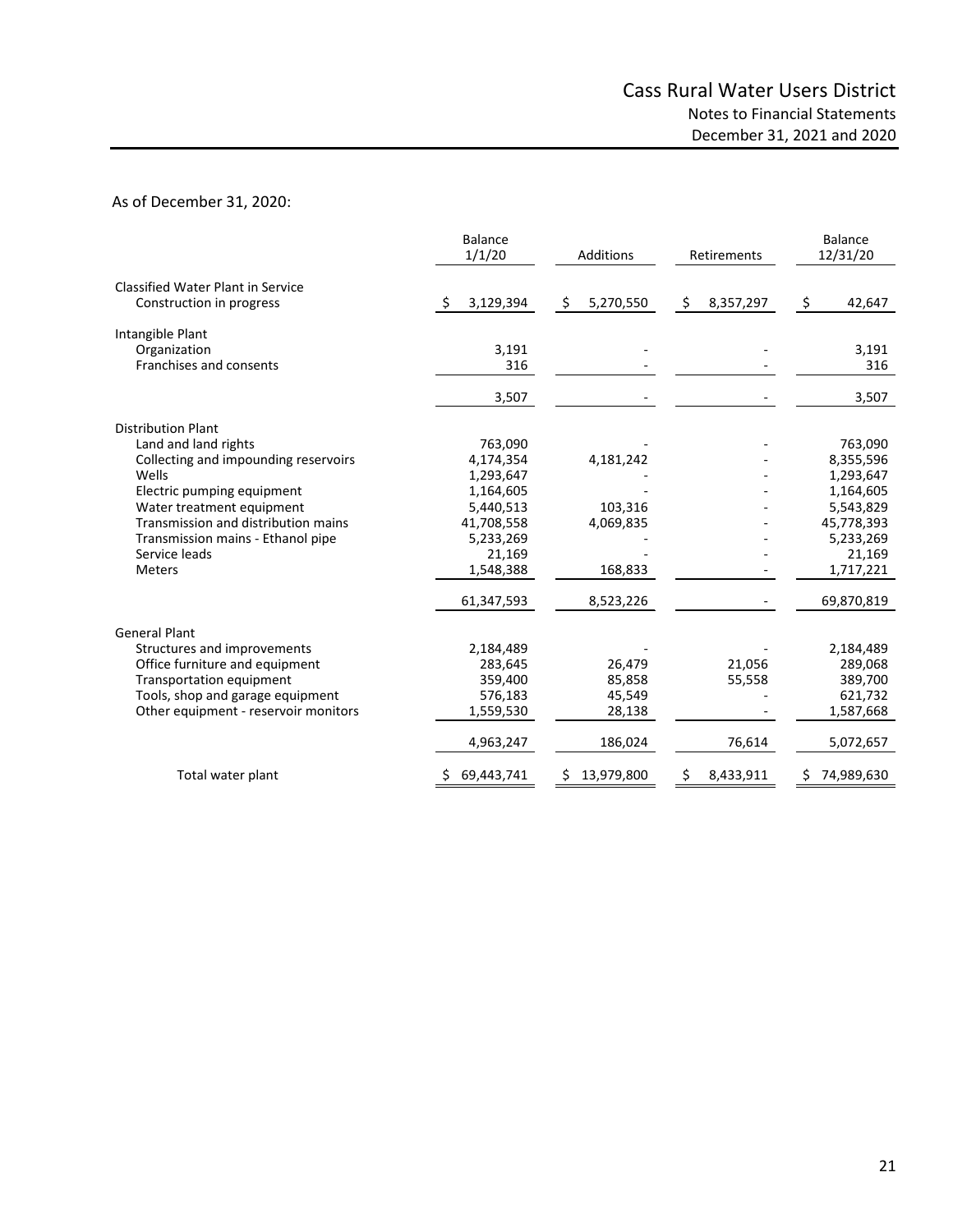# Accumulated depreciation as of December 31, 2020:

|                                      | Depreciation<br>Rates in % | Balance<br>01/01/20 | Accruals      | Retirements | <b>Balance</b><br>12/31/20 |
|--------------------------------------|----------------------------|---------------------|---------------|-------------|----------------------------|
| <b>Distribution Plant</b>            |                            |                     |               |             |                            |
| Collecting and impounding reservoirs | 2.0                        | \$<br>1,955,827     | \$<br>167,112 | \$          | Ś<br>2,122,939             |
| Wells                                | 2.0                        | 388,684             | 25,873        |             | 414,557                    |
| Electric pumping equipment           | 5.0                        | 933,173             | 58,230        |             | 991,403                    |
| Water treatment equipment            | 5.0                        | 1,536,507           | 221,753       |             | 1,758,260                  |
| Transmission                         | 1.0                        | 6,328,611           | 562,449       |             | 6,891,060                  |
| Service Leads                        | 1.0                        | 21,169              |               |             | 21,169                     |
| <b>Meters</b>                        | 4.0                        | 637,061             | 68,689        |             | 705,750                    |
| Totals - distribution mains          |                            | 11,801,032          | 1,104,106     |             | 12,905,138                 |
| <b>General Plant</b>                 |                            |                     |               |             |                            |
| Structures and improvements          | 2.0                        | 252,592             | 43,690        |             | 296,282                    |
| Office furniture and equipment       | 10.0-15.0                  | 283,645             | 3,135         | 21,056      | 265,724                    |
| Transportation equipment             | 33.3                       | 272,711             | 38,489        | 55,558      | 255,642                    |
| Tools, shop and garage equipment     | 15.0                       | 586,755             | 34,977        |             | 621,732                    |
| Other equipment - reservoir monitors | 10.0                       | 865,821             | 158,767       |             | 1,024,588                  |
| Totals - general plant               |                            | 2,261,524           | 279,058       | 76,614      | 2,463,968                  |
| Totals - all plant                   |                            | 14,062,556          | 1,383,164     | 76,614      | 15,369,106                 |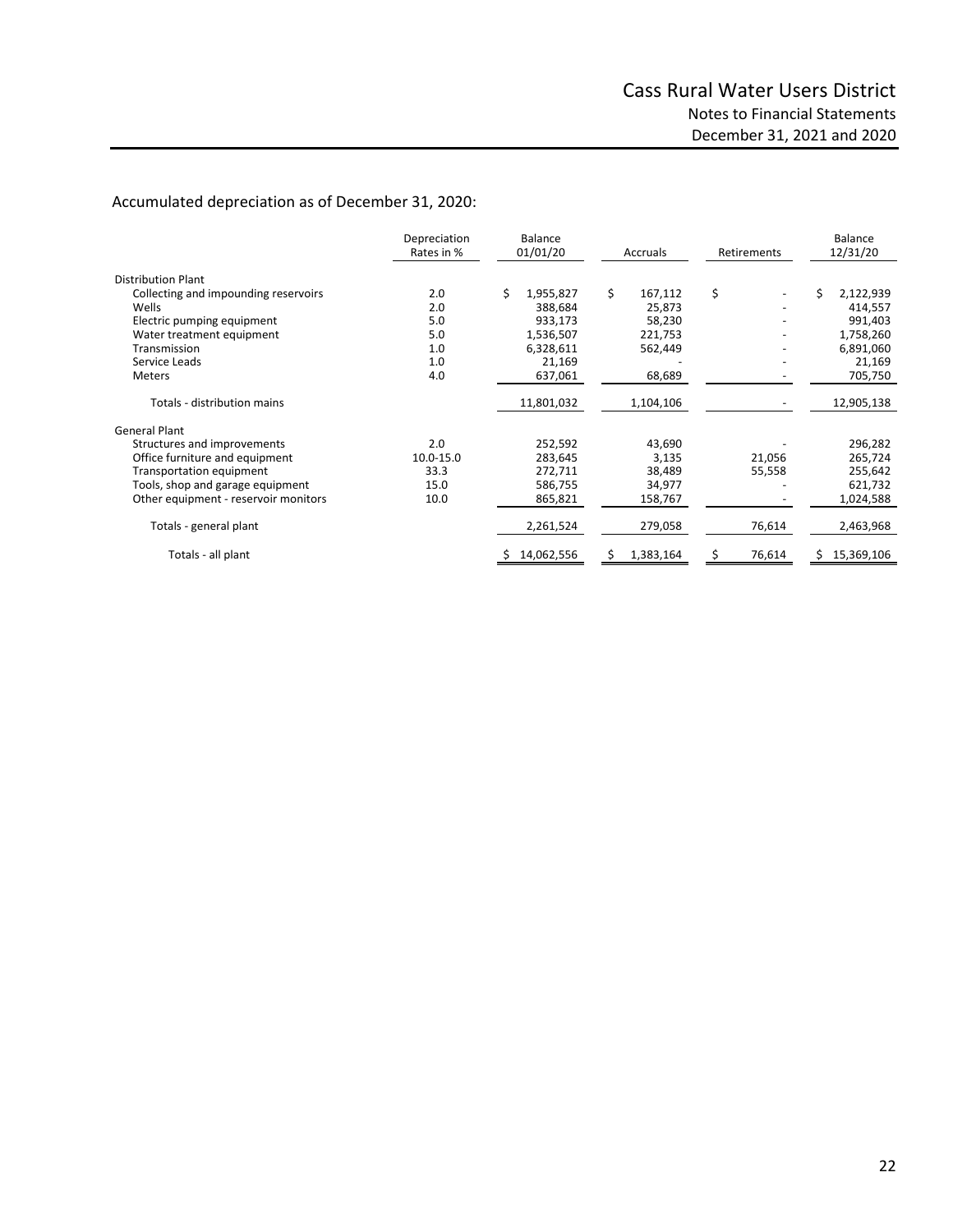# **Note 6 ‐ Long‐Term Debt**

Long term debt consists of:

|                                  | <b>Balance</b><br>January 1,<br>2021 | Additions       | Payments        | <b>Balance</b><br>December 31,<br>2021 | Due within<br>One Year |
|----------------------------------|--------------------------------------|-----------------|-----------------|----------------------------------------|------------------------|
| Revenue Bonds of 2004            | \$                                   | \$              | \$<br>100,000   | \$<br>445,000                          | \$                     |
| Improvement Bonds of 2006        | 545,000<br>36,000                    |                 | 24,000          | 12,000                                 | 105,000<br>6,000       |
| Radcliffe Revocable Trust        | 43,655                               |                 | 10,109          | 33,546                                 | 10,627                 |
|                                  |                                      |                 |                 |                                        |                        |
| Revenue Bonds of 2007            | 7,945,651                            |                 | 875,000         | 7,070,651                              | 910,000                |
| NDPFA SRF 2008                   | 660,001                              |                 | 65,000          | 595,001                                | 70,000                 |
| <b>Bremer Bond Issue</b>         | 772,192                              |                 | 42,943          | 729,249                                | 43,541                 |
| Improvement Bonds of 2009        | 90,000                               |                 | 20,000          | 70,000                                 | 20,000                 |
| <b>Tharaldson Ethanol Escrow</b> | 798,952                              |                 | 1,773           | 797,179                                |                        |
| <b>Starion Bond Series A</b>     | 435,000                              |                 | 70,000          | 365,000                                | 65,000                 |
| <b>Starion Bond Series B</b>     | 460,000                              |                 | 55,000          | 405,000                                | 55,000                 |
| Starion Bond Series 2014         | 930,000                              |                 | 930,000         |                                        |                        |
| Refunding Improvement Bonds 2015 | 150,000                              |                 | 50,000          | 100,000                                | 50,000                 |
| Refunding Revenue Bonds of 2015  | 1,165,000                            |                 | 105,000         | 1,060,000                              | 105,000                |
| NDPFA SRF 2014                   | 2,455,000                            |                 | 150,000         | 2,305,000                              | 155,000                |
| Improvement Bonds of 2015        | 1,600,000                            |                 | 1,600,000       |                                        |                        |
| Improvement Bonds of 2016        | 3,215,000                            |                 | 265,000         | 2,950,000                              | 270,000                |
| Improvement Bonds of 2017        | 1,255,000                            |                 | 90,000          | 1,165,000                              | 90,000                 |
| NDPFA SRF 2018                   | 830,000                              |                 | 40,000          | 790,000                                | 40,000                 |
| Improvement Bonds of 2018        | 950,000                              |                 | 60,000          | 890,000                                | 60,000                 |
| NDPFA SRF 2019                   | 2,214,248                            |                 | 99,248          | 2,115,000                              | 100,000                |
| Improvement Bonds of 2019        | 700,000                              |                 | 40,000          | 660,000                                | 40,000                 |
| Improvement Bonds of 2020        | 3,590,000                            |                 | 245,000         | 3,345,000                              | 215,000                |
| Refunding Improvement Bonds 2021 |                                      | 2,330,000       |                 | 2,330,000                              | 275,000                |
| Refunding Improvement Bonds 2021 |                                      | 800,000         |                 | 800,000                                | 55,000                 |
|                                  | 30,840,699                           | \$<br>3,130,000 | 4,938,073<br>\$ | \$.<br>29,032,626                      | Ś<br>2,740,168         |
|                                  | <b>Balance</b>                       |                 |                 | <b>Balance</b>                         |                        |
|                                  | January 1,                           |                 |                 | December 31,                           | Due within             |
|                                  | 2020                                 | Additions       | Payments        | 2020                                   | One Year               |
|                                  |                                      |                 |                 |                                        |                        |
| Revenue Bonds of 2004            | \$<br>645,000                        | \$              | \$<br>100,000   | \$<br>545,000                          | \$<br>100,000          |
| Improvement Bonds of 2006        | 60,000                               |                 | 24,000          | 36,000                                 | 24,000                 |
| Radcliffe Revocable Trust        | 53,269                               |                 | 9,614           | 43,655                                 | 10,108                 |
| Revenue Bonds of 2007            | 8,795,651                            |                 | 850,000         | 7,945,651                              | 875,000                |
| NDPFA SRF 2008                   | 725,000                              |                 | 64,999          | 660,001                                | 65,000                 |
| <b>Bremer Bond Issue</b>         | 812,493                              |                 | 40,301          | 772,192                                | 42,535                 |
| Improvement Bonds of 2009        | 110,000                              |                 | 20,000          | 90,000                                 | 20,000                 |
| <b>Tharaldson Ethanol Escrow</b> | 798,748                              | 204             |                 | 798,952                                |                        |
| <b>Starion Bond Series A</b>     | 510,000                              |                 | 75,000          | 435,000                                | 70,000                 |
| <b>Starion Bond Series B</b>     | 515,000                              |                 | 55,000          | 460,000                                | 55,000                 |
| Starion Bond Series 2014         | 1,030,000                            |                 | 100,000         | 930,000                                | 100,000                |
| Refunding Improvement Bonds 2015 | 200,000                              |                 | 50,000          | 150,000                                | 50,000                 |
| Refunding Revenue Bonds of 2015  | 1,270,000                            |                 | 105,000         | 1,165,000                              | 105,000                |
| NDPFA SRF 2014                   | 2,600,000                            |                 | 145,000         | 2,455,000                              | 150,000                |
| Improvement Bonds of 2015        | 1,740,000                            |                 | 140,000         | 1,600,000                              | 150,000                |
| Improvement Bonds of 2016        | 3,475,000                            |                 | 260,000         | 3,215,000                              | 265,000                |
| Improvement Bonds of 2017        | 1,345,000                            |                 | 90,000          | 1,255,000                              | 90,000                 |
| NDPFA SRF 2018                   | 785,819                              | 85,000          | 40,819          | 830,000                                | 40,000                 |
| Improvement Bonds of 2018        | 1,010,000                            |                 | 60,000          | 950,000                                | 60,000                 |
| NDPFA SRF 2019                   | 1,579,361                            | 739,887         | 105,000         | 2,214,248                              | 99,248                 |
| Improvement Bonds of 2019        | 745,000                              |                 | 45,000          | 700,000                                | 40,000                 |
| Improvement Bonds of 2020        |                                      | 3,590,000       |                 | 3,590,000                              | 245,000                |
|                                  | 28,805,341<br>Ş.                     | 4,415,091<br>Ş. | \$<br>2,379,733 | \$<br>30,840,699                       | \$<br>2,655,891        |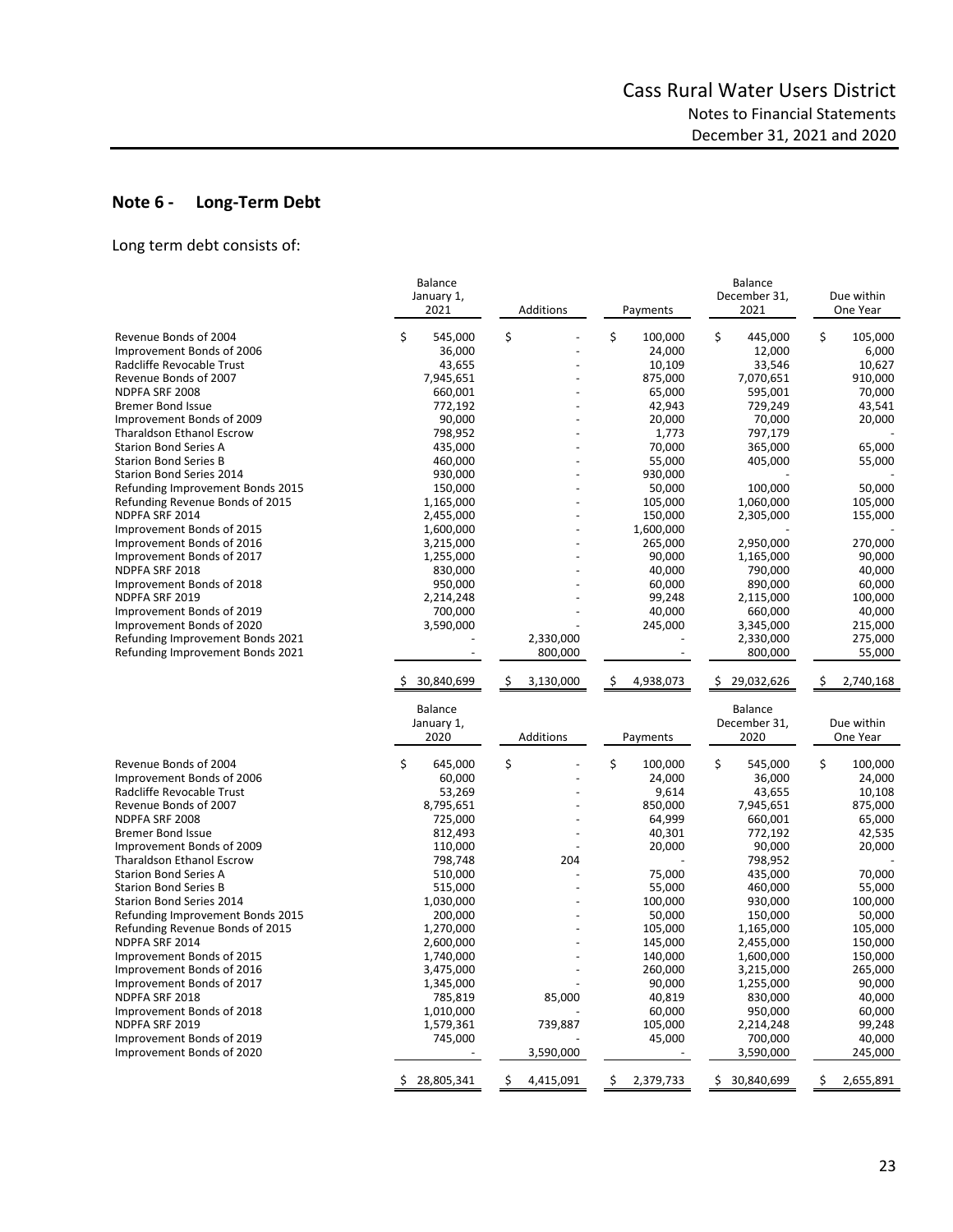Maturity dates and interest rates are as follows:

|                                  | <b>Maturity Date</b> | <b>Interest Rate</b> |
|----------------------------------|----------------------|----------------------|
|                                  |                      |                      |
| Revenue Bonds of 2004            | 2029                 | 2.50%                |
| Improvement Bonds of 2006        | 2023                 | 5.20%                |
| Radcliffe Revocable Trust        | 2024                 | 5.02%                |
| Revenue Bonds of 2007            | 2028                 | 3.50%                |
| NDPFA SRF 2008                   | 2029                 | 4.25%                |
| <b>Bremer Bond Issue</b>         | 2034                 | 6.25%                |
| Improvement Bonds of 2009        | 2024                 | $2.6 - 4.5%$         |
| <b>Tharaldson Ethanol Escrow</b> | 2028                 |                      |
| <b>Starion Bond Series A</b>     | 2027                 | $0.60 - 2.65%$       |
| <b>Starion Bond Series B</b>     | 2028                 | $0.80 - 4.00\%$      |
| Refunding Improvement Bonds 2015 | 2023                 | $1.40 - 2.10%$       |
| Refunding Revenue Bonds of 2015  | 2030                 | 0.90-3.00%           |
| NDPFA SRF 2014                   | 2034                 | 2.00%                |
| Improvement Bonds of 2016        | 2031                 | $1.10 - 3.25%$       |
| Improvement Bonds of 2017        | 2032                 | $1.75 - 3.65%$       |
| NDPFA SRF 2018                   | 2038                 | 1.50%                |
| Improvement Bonds of 2018        | 2033                 | $2.25 - 3.70%$       |
| NDPFA SRF 2019                   | 2039                 | 1.50%                |
| Improvement Bonds of 2019        | 2034                 | $1.60 - 2.30%$       |
| Improvement Bonds of 2020        | 2035                 | $0.40 - 2.00\%$      |
| Refunding Improvement Bonds 2021 | 2030                 | $0.25 - 1.40%$       |
| Refunding Improvement Bonds 2021 | 2036                 | $0.95 - 1.70%$       |

All assets are pledged as security for these debts. The Bank of North Dakota and Radcliffe Revocable Trust notes require annual payments of principal and interest and the North Dakota Public Finance Authority notes require annual payments of principal and semi‐annual payments of interest.

During 2020, the District issued \$3,590,000 of Improvement Bonds of 2020. The agreement requires annual payments of principal and semi‐annual payments of interest, at an interest rate of 0.40% to 2.00%. Payments commence in May 2021 through May 2035.

During 2021, the District issued \$2,330,000 in Refunding Improvement Bonds of 2021. The agreement requires annual payments of principal and semi‐annual payments of interest, at an interest rate of 0.25% to 1.40%. Payments commence May 2022 through May 2030. The proceeds were used for a current refunding of the Improvement Bonds of 2014 and the Improvement Bonds of 2015. The refunded bonds reduced the debt service payment by \$190,773 and obtained an economic gain (difference between the present values of the debt service payments on the old and new debt) of \$185,467.

During 2021, the District issued \$800,000 in Refunding Improvement Bonds of 2021, Series B. The agreement requires annual payments of principal and semi‐annual payments of interest, at an interest rate of 0.95% to 1.70%. Payments commence May 2022 through May 2036. The proceeds were used for making public improvements to provide municipal water to residential users.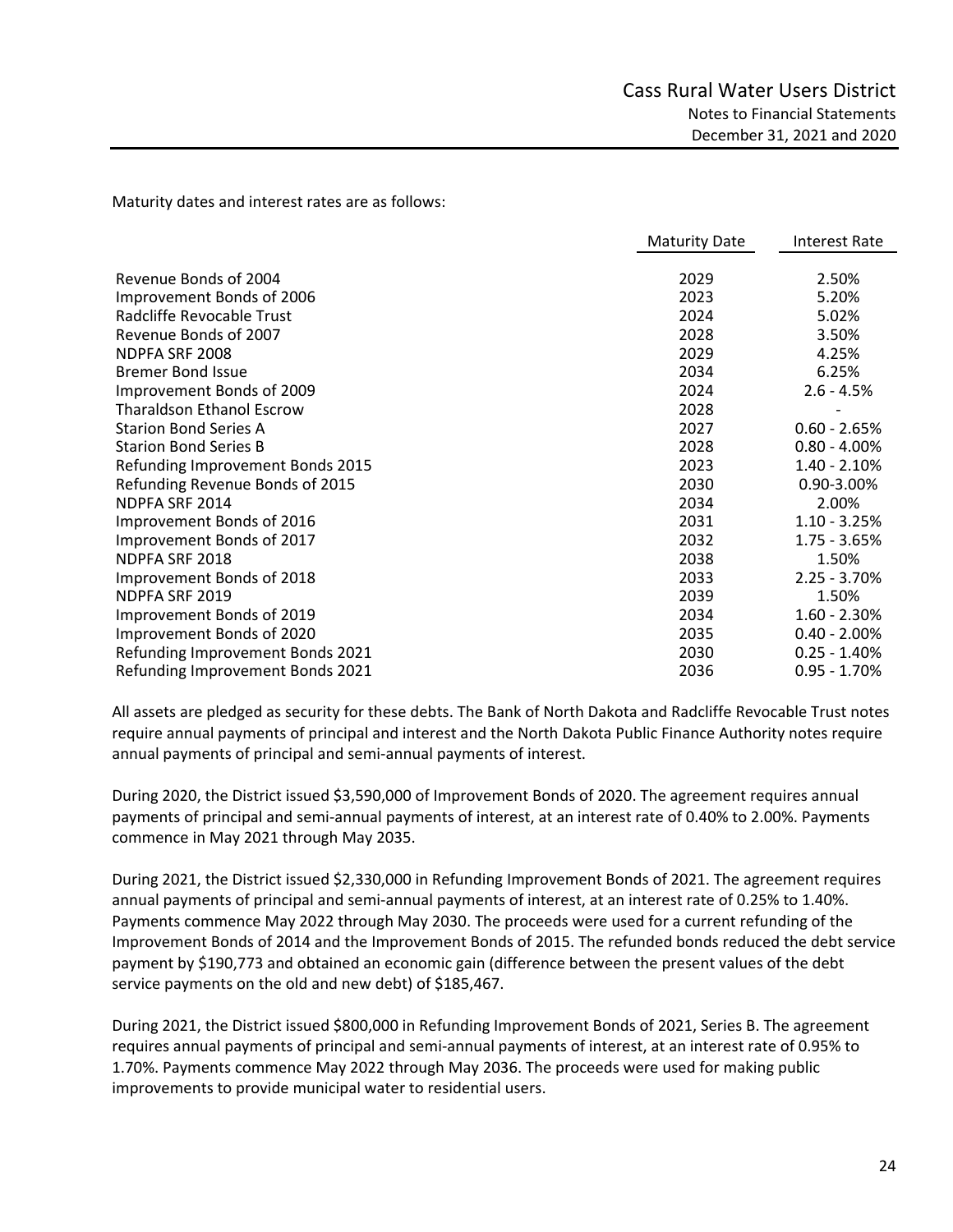Minimum principal and interest payments required are estimated as follows:

|                           | Long-term Debt  |               |  |  |  |  |
|---------------------------|-----------------|---------------|--|--|--|--|
| Years Ending December 31, | Principal       | Interest      |  |  |  |  |
| 2022                      | \$<br>2,740,168 | \$<br>682,495 |  |  |  |  |
| 2023                      | 2,782,569       | 619,877       |  |  |  |  |
| 2024                      | 2,804,076       | 549,576       |  |  |  |  |
| 2025                      | 2,844,346       | 476,273       |  |  |  |  |
| 2026                      | 2,786,448       | 400,419       |  |  |  |  |
| 2027 - 2031               | 11,101,648      | 982,032       |  |  |  |  |
| 2032 - 2036               | 3,465,144       | 188,379       |  |  |  |  |
| 2037 - 2039               | 508,209         | 14,400        |  |  |  |  |
|                           | 29,032,608      | 3,913,451     |  |  |  |  |

## **Note 7 ‐ Lease Agreement**

The District entered into a lease agreement with the City of Casselton to permit the District to utilize a portion of the storage capacity in the City of Casselton water tower. Under the agreement, the District is liable for 18% of the total shared cost which equates to the District's portion of storage capacity. The agreement will remain in effect for an initial term of 25 years and shall be automatically extended for successive terms of 5 years each unless either entity provides a minimum of 2 years advance written notice of intent to discontinue agreement. In the event the City of Casselton chooses to discontinue this agreement or any extension thereof, the City of Casselton shall remit to the District the initial project cost assumed by the District less accumulated depreciation which shall be calculated using the straight-line method with a useful life of 80 years.

Future minimum lease payments are as follows:

| Years Ending December 31, |  |                            |
|---------------------------|--|----------------------------|
| 2022<br>2023<br>2024      |  | 17,838<br>17,964<br>17,897 |
|                           |  | 53,699                     |

The operation and maintenance cost for the water tower shall be the responsibility of the City of Casselton, except that the District shall be liable to the City of Casselton for a portion of said costs of operating and maintenance, as determined on a monthly gallon usage basis attributable to the District. The initial charge to cover these costs shall be \$.20 per 1,000 gallons. The District is expensing these costs as purchased water. Expense for the year ended December 31, 2021 and 2020 was \$41,577 and \$60,083, respectively.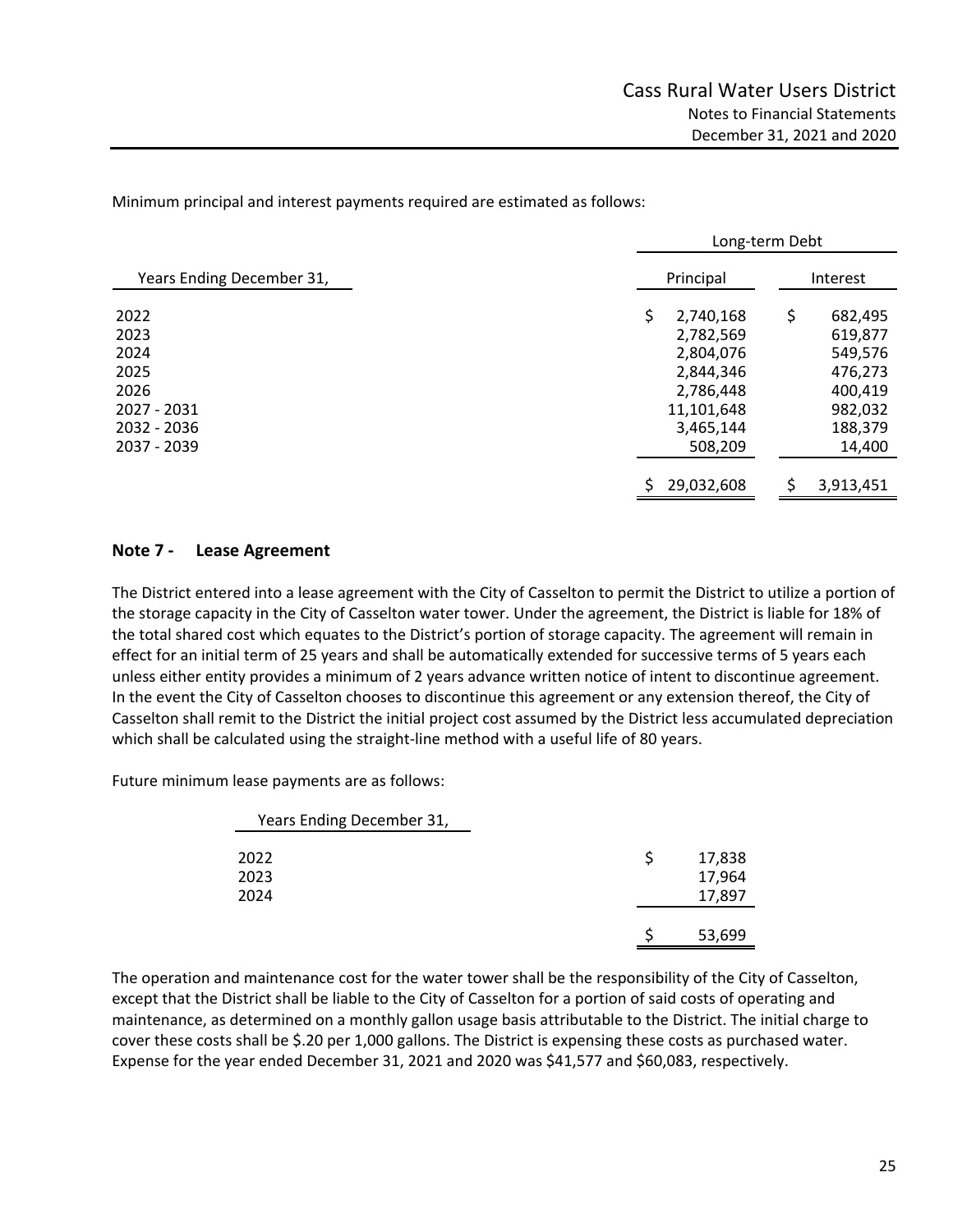## **Note 8 ‐ Major Customer**

The District derived 10 percent or more of its revenue from the following customer during the years ended December 31, 2021 and 2020:

|            | 2021        |  |  | 2020        |  |  |
|------------|-------------|--|--|-------------|--|--|
| Customer A | \$2,552,602 |  |  | \$2,610,932 |  |  |

As of December 31, 2021 and 2020, the District had accounts receivable due from this customer of \$203,842 and \$205,011, respectively.

## **Note 9 ‐ Retirement Plan**

Effective April 1, 2018, the District adopted a 457(b) salary deferral plan for full‐time employees. Employee contributions are allowed to the limit allowed by IRS regulations and a match contribution is made by the District to a maximum of 7%. Employees are fully vested after 3 years. The amount of contributions paid by the District for the years ended December 31, 2021 and 2020, was \$59,407 and \$57,779, respectively.

# **Note 10 ‐ Commitments and Agreements**

### **Wholesale Water**

Under its wholesale water agreement, the District is committed to purchase water from the City of Fargo. The District must purchase at least 500,000 gallons of treated water per month at \$3.25 per thousand gallons of treated water. This agreement has expired as of December 31, 2011 and another agreement has not been completed as of December 31, 2021. Both parties are operating under the terms of the expired agreement until a new agreement is signed, as no significant changes are expected.

### **Franchise Fee Agreement**

The District entered into an agreement with the City of West Fargo on June 2005 in which the City of West Fargo purchased the rights and acquired a franchise to provide residential water services to the Westport Beach Additions located within the City of West Fargo city limits. In accordance with the agreement, the District agrees to release the Westport Beach Addition from its exclusive jurisdiction to the City of West Fargo as long as the City of West Fargo performs certain obligations, including installation of water meters at its own cost for each individual lot or user within the Westport Beach Addition, and payment of \$1,848 per meter installed to the District until the City of West Fargo has installed a meter for each individual lot within the Westport Beach Addition.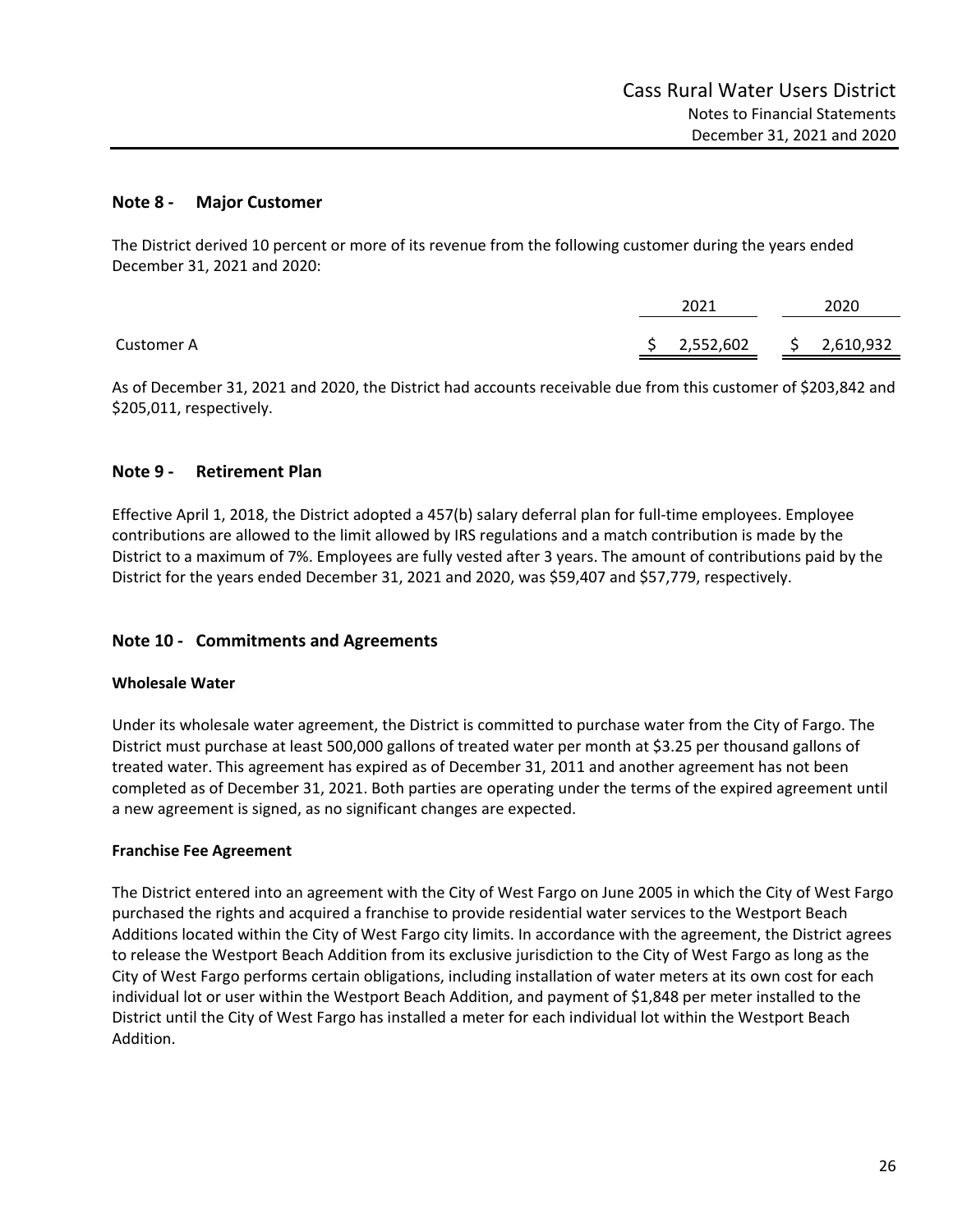## **Agreement with the City of Oxbow**

The District entered into an agreement with the City of Oxbow to provide billing and collection services for sewer services to the residents of the Bakke Subdivision and the Town of Hickson on a quarterly basis. Specific services to be provided by the District under this agreement included calculation, printing, and mailing of quarterly utility bills, receiving and processing payments from the citizens, account maintenance services such as name changes, adjustments, and address changes, and reasonable and necessary steps to collect amounts due from the citizens. The City of Oxbow agrees to a billing charge for the services provided. The initial cost to the City of Oxbow for the billing charge is \$1.89 per bill.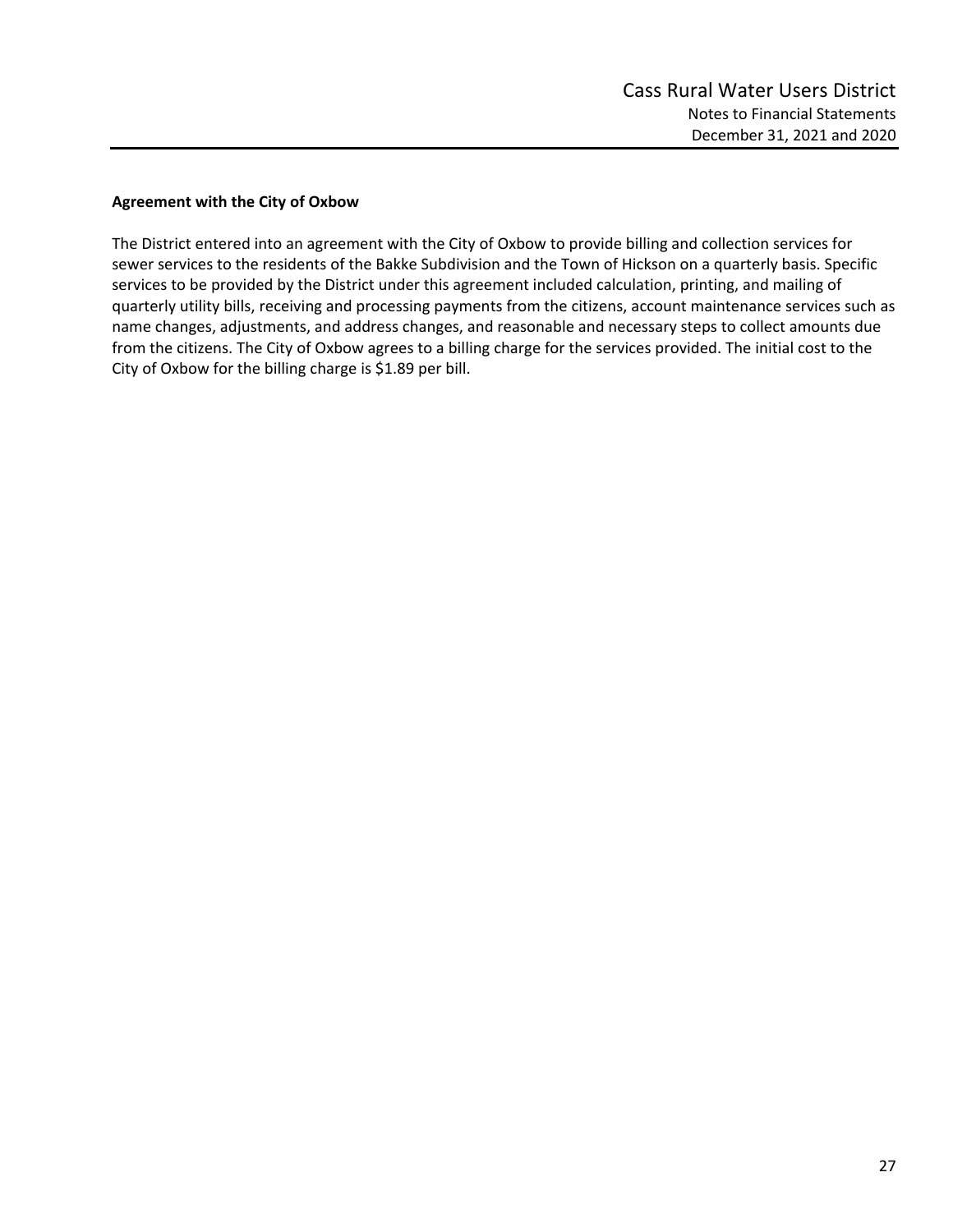

Other Information December 31, 2021 and 2020 Cass Rural Water Users District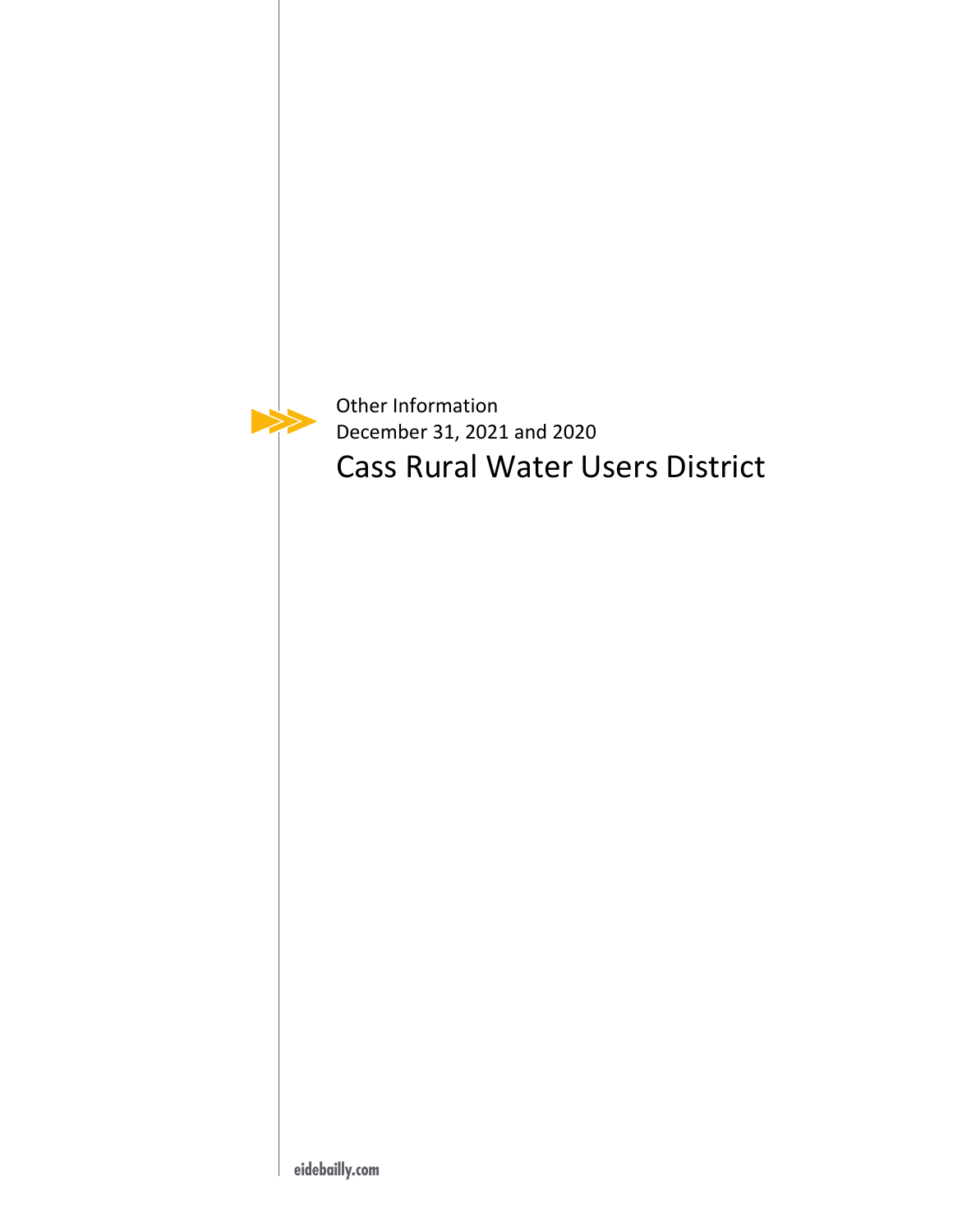Cass Rural Water Users District Schedule of Directors, Officers and Manager (Unaudited) December 31, 2021

| Name                  | Position               |
|-----------------------|------------------------|
| Jon Zuther            | Chairman               |
| Jeff Dahl             | Vice Chairman          |
| Barry Bowman          | Secretary/Treasurer    |
| <b>Toby McPherson</b> | Director               |
| Keith Finger          | Director               |
| <b>Todd Ellison</b>   | Director               |
| Mark Johnson          | Director               |
| <b>Bradley Koetz</b>  | Director               |
| Alan Idso             | Director               |
| Jerry Blomeke         | <b>General Manager</b> |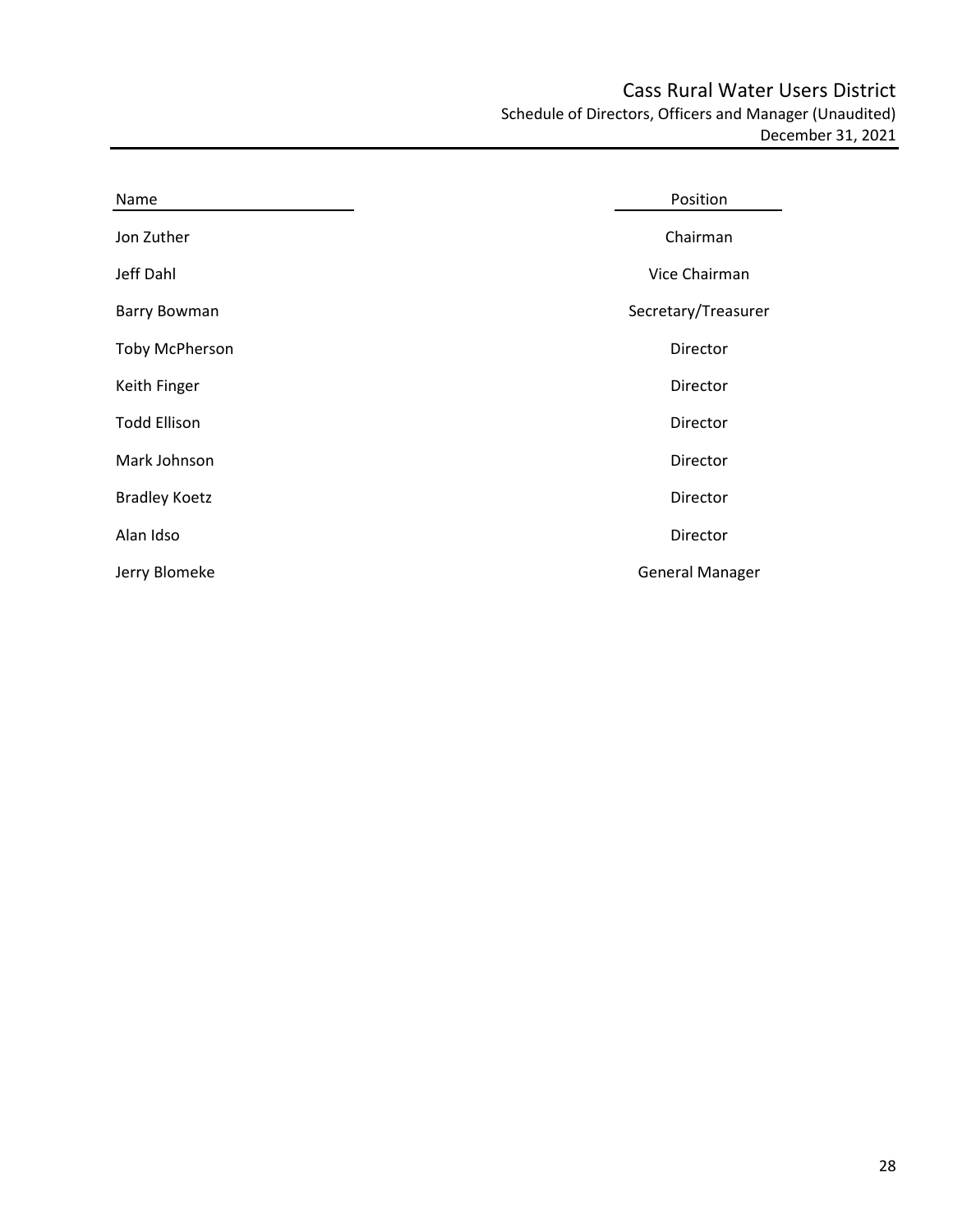# Cass Rural Water Users District Comparative Schedules of Operations (Unaudited) Years Ended December 31, 2017 ‐ 2021

|                                  | 2017       |            | 2018            |            | 2019             |              | 2020       |            | 2021             |         |
|----------------------------------|------------|------------|-----------------|------------|------------------|--------------|------------|------------|------------------|---------|
|                                  | Amount     | Percent    | Amount          | Percent    | Amount           | Percent      | Amount     | Percent    | Amount           | Percent |
| <b>Operating Revenue</b>         | 7,180,833  | 100.0 % \$ | 7,768,172       | 100.0 % \$ | 7,704,273        | 100.0 % \$   | 8,325,611  | 100.0 % \$ | 9,247,421        | 100.0 % |
| <b>Operating Expenses</b>        |            |            |                 |            |                  |              |            |            |                  |         |
| Pumping                          | 235,828    | 3.3        | 242,910         | 3.1        | 239,335          | 3.1          | 251,960    | 3.0        | 262,739          | 2.8     |
| Water treatment and testing      | 128,108    | 1.8        | 150,844         | 1.9        | 176,361          | 2.3          | 181,758    | 2.2        | 214,368          | 2.3     |
| Transmission and distribution    | 546,231    | 7.6        | 611,863         | 7.9        | 682,680          | 8.9          | 704,517    | 8.5        | 634,405          | 6.9     |
| Administrative and general       | 1,046,324  | 14.6       | 1,100,745       | 14.2       | 1,134,151        | 14.7         | 1,152,328  | 13.8       | 1,293,796        | 14.0    |
| Purchased water                  | 1,822,720  | 25.4       | 2,108,037       | 27.1       | 2,088,963        | 27.1         | 2,250,620  | 27.0       | 2,574,292        | 27.8    |
| Depreciation and amortization    | 1,701,573  | 23.7       | 1,725,817       | 22.2       | 1,747,364        | 22.7         | 1,904,333  | 22.9       | 1,969,885        | 21.3    |
| Taxes                            | 68,690     | 1.0        | 62,081          | 0.8        | 79,413           | 1.0          | 87,591     | 1.1        | 94,693           | 1.0     |
| Total operating expenses         | 5,549,474  | 77.4       | 6,002,297       | 77.2       | 6,148,267        | 79.8         | 6,533,107  | 78.5       | 7,044,178        | 76.1    |
| Operating Income                 | 1,631,359  | 22.6       | 1,765,875       | 22.8       | 1,556,006        | 20.2         | 1,792,504  | 21.5       | 2,203,243        | 23.9    |
| Nonoperating Revenues (Expenses) |            |            |                 |            |                  |              |            |            |                  |         |
| Investment income                | 38,482     | 0.5        | 134,730         | 1.7        | 132,173          | 1.7          | 117,610    | 1.4        | 17,372           | 0.2     |
| Interest on special assessment   | 354,737    | 4.9        | 538,099         | 6.9        | 507,855          | 6.6          | 688,673    | 8.3        | 685,554          | 7.4     |
| Special assessments              | 1,899,749  | 26.5       | 1,072,931       | 13.8       | 745,000          | 9.7          | 3,509,286  | 42.2       | 777,664          | 8.4     |
| Franchise fee payment            | 36,960     | 0.5        | 41,984          | 0.5        | 520              | 0.0          |            |            |                  |         |
| Interest expense                 | (900, 704) | (12.5)     | (899, 578)      | (11.6)     | (850, 693)       | (11.0)       | (895, 254) | (10.8)     | (822, 983)       | (8.9)   |
| Other                            | 523,490    | 7.3        | 3,373,658       | 43.4       | 1,723,821        | 22.4         | 708,083    | 8.5        | 829,962          | 9.0     |
| Total nonoperating revenues      |            |            |                 |            |                  |              |            |            |                  |         |
| (expenses), net                  | 1,952,714  | 27.2       | 4,261,824       | 54.9       | 2,258,676        | 29.3         | 4,128,398  | 49.6       | 1,487,569        | 16.1    |
| Change in Net Position           | 3,584,073  | 49.8 %     | 6,027,699<br>S. | 77.7 %     | 3,814,682<br>-\$ | 49.5 %<br>Ŝ. | 5,920,902  | 71.1 %     | 3,690,812<br>-\$ | 40.0 %  |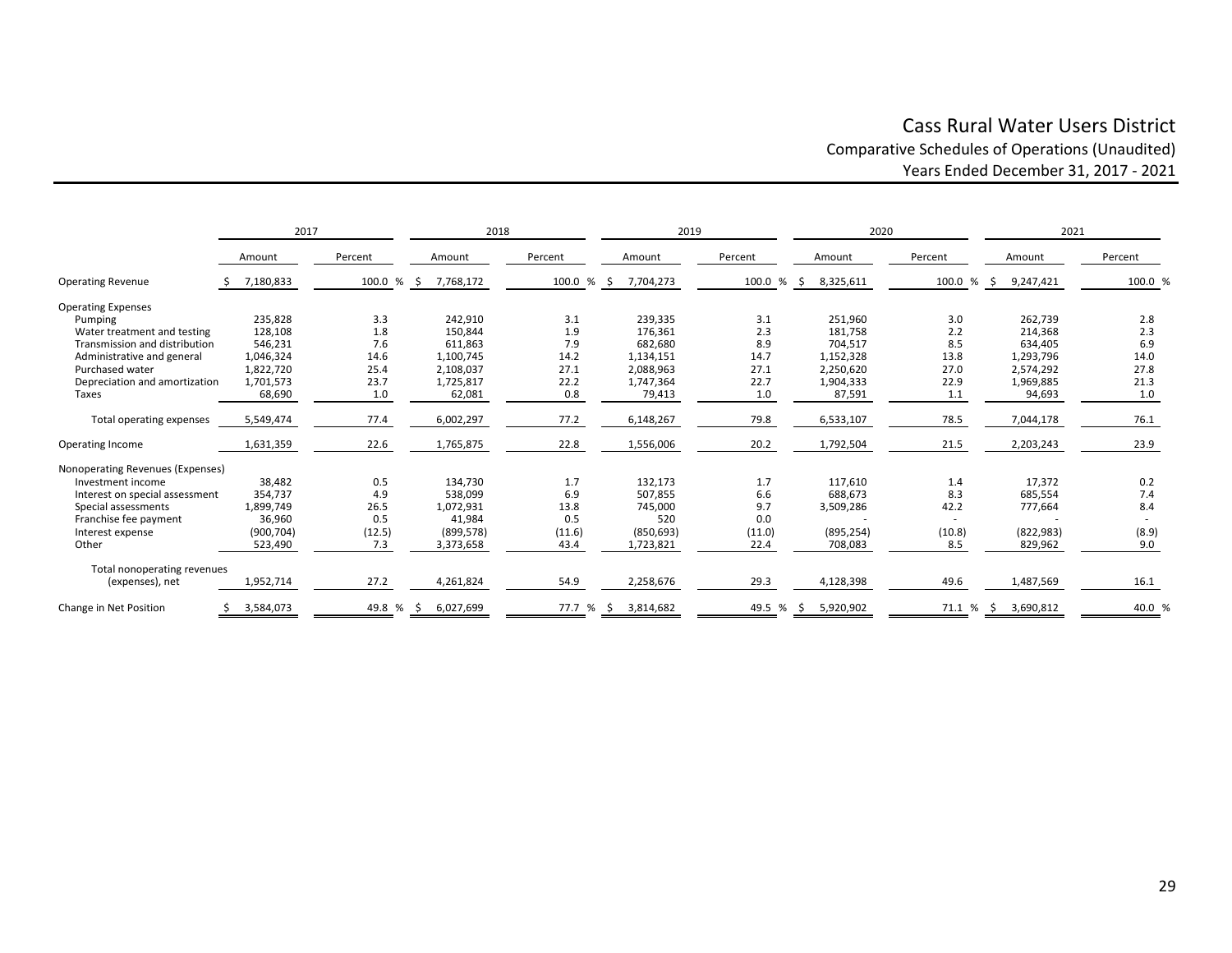$\blacktriangleright$ 

Additional Reports December 31, 2021 and 2020 Cass Rural Water Users District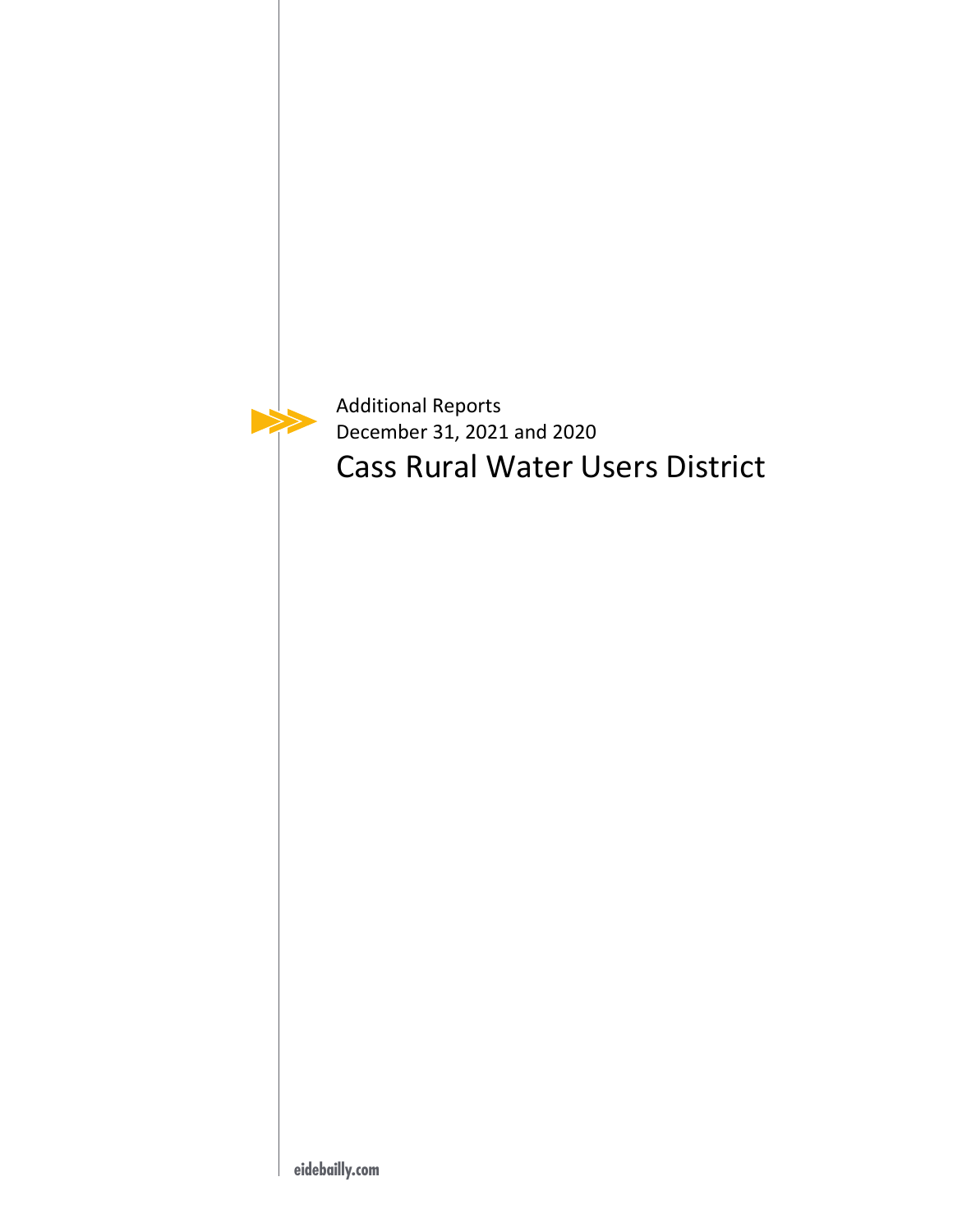

**CPAs & BUSINESS ADVISORS** 

# **Independent Auditor's Report on Internal Control over Financial Reporting and on Compliance and Other Matters Based on an Audit of Financial Statements Performed in Accordance with** *Government Auditing Standards*

The Board of Directors Cass Rural Water Users District Kindred, North Dakota

We have audited, in accordance with auditing standards generally accepted in the United States of America and the standards applicable to financial audits contained in *Government Auditing Standards*, issued by the Comptroller General of the United States, the financial statements of Cass Rural Water Users District, as of and for the year ended December 31, 2021, and the related notes to the financial statements, which collectively comprise the District's basic financial statements and have issued our report thereon dated March 18, 2022.

### **Report on Internal Control over Financial Reporting**

In planning and performing our audit of the financial statements, we considered the District's internal control over financial reporting (internal control) as a basis for designing audit procedures that are appropriate in the circumstances for the purpose of expressing our opinions on the financial statements, but not for the purpose of expressing an opinion on the effectiveness of the District's internal control. Accordingly, we do not express an opinion on the effectiveness of the District's internal control.

A *deficiency in internal control* exists when the design or operation of a control does not allow management or employees, in the normal course of performing their assigned functions, to prevent, or detect and correct, misstatements on a timely basis. A *material weakness* is a deficiency, or a combination of deficiencies, in internal control, such that there is a reasonable possibility that a material misstatement of the entity's financial statements will not be prevented or detected and corrected on a timely basis. A *significant deficiency* is a deficiency, or a combination of deficiencies, in internal control that is less severe than a material weakness, yet important enough to merit attention by those charged with governance.

Our consideration of internal control over financial reporting was for the limited purpose described in the first paragraph of this section and was not designed to identify all deficiencies in internal control over financial reporting that might be material weaknesses or significant deficiencies and therefore, material weaknesses or significant deficiencies may exist that have not been identified. We did identify certain deficiencies in internal control, described in the accompanying schedule of findings as items 2021‐001, 2021‐002, and 2021‐003, that we consider to be material weaknesses.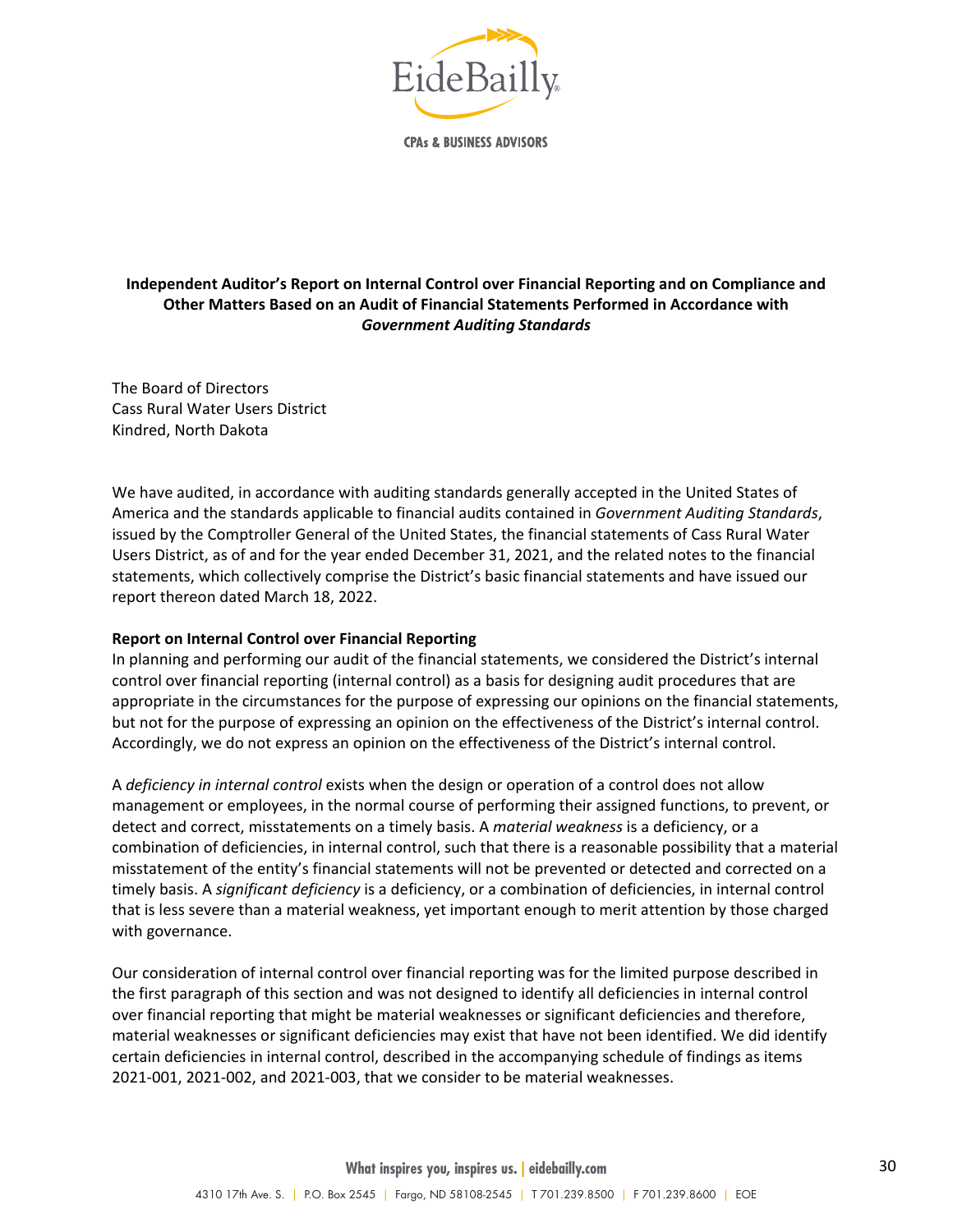#### **Report on Compliance and Other Matters**

As part of obtaining reasonable assurance about whether the District's financial statements are free from material misstatement, we performed tests of its compliance with certain provisions of laws, regulations, contracts, and grant agreements, noncompliance with which could have a direct and material effect on the financial statements. However, providing an opinion on compliance with those provisions was not an objective of our audit and, accordingly, we do not express such an opinion. The results of our tests disclosed no instances of noncompliance or other matters that are required to be reported under *Government Auditing Standards.*

#### **District's Responses to Findings**

The District's responses to the findings identified in our audit are described in the schedule of findings. The District's responses were not subjected to the auditing procedures applied in the audit of the financial statements and, accordingly, we express no opinion on the responses.

### **Purpose of this Report**

The purpose of this report is solely to describe the scope of our testing of internal control and compliance and the results of that testing, and not to provide an opinion on the effectiveness of the entity's internal control or on compliance. This report is an integral part of an audit performed in accordance with *Government Auditing Standards* in considering the entity's internal control and compliance. Accordingly, this communication is not suitable for any other purpose.

Ede Sailly LLP

Fargo, North Dakota March 18, 2022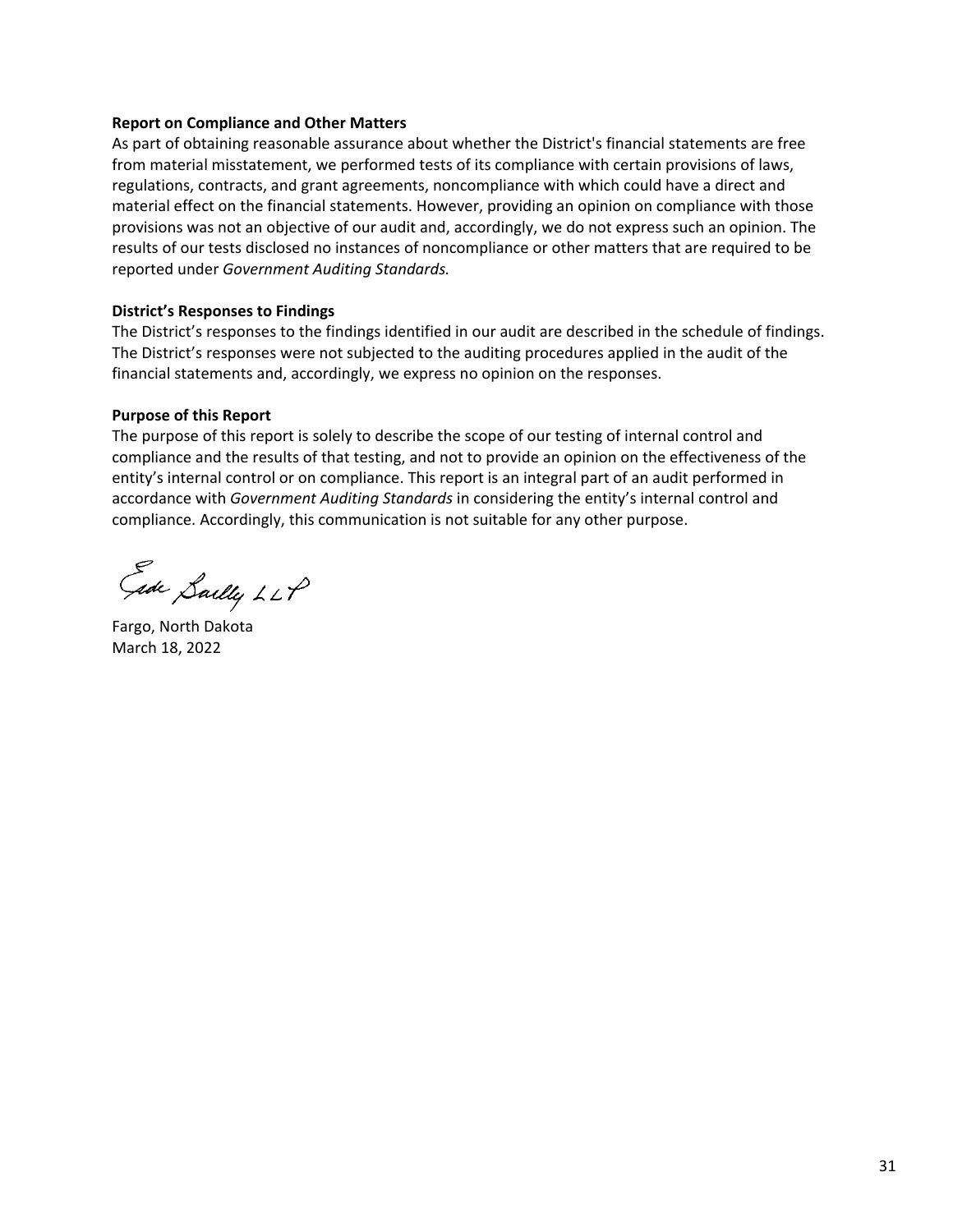### **2021‐001 Segregation of Duties Material Weakness**

*Criteria* – A good system of internal accounting control requires an adequate segregation of duties so that no one individual has incompatible responsibilities. No one person should have more than one duty relating to the authorization (approval), custody of checks (check signers), record keeping and reconciliation functions.

*Condition* – The District has a lack of segregation of duties due to a limited number of office personnel.

*Cause*: There is a limited amount of office employees involved in the internal control process.

*Effect* – Inadequate segregation of duties could adversely affect the District's ability to detect misstatements in amounts that would be material in relation to the financial statements in a timely period by employees in the normal course of performing their assigned functions.

*Recommendation* – The functions should be reviewed to determine if additional segregation of duties is feasible and to improve the efficiency and effectiveness of financial management and financial statement accuracy for the District. Segregation of authorization, custody of assets, record keeping, and reconciliation functions would assist in mitigating the risk of fraud or misstatements to the financial statements.

*Views of Responsible Officials* – There is no disagreement with the finding.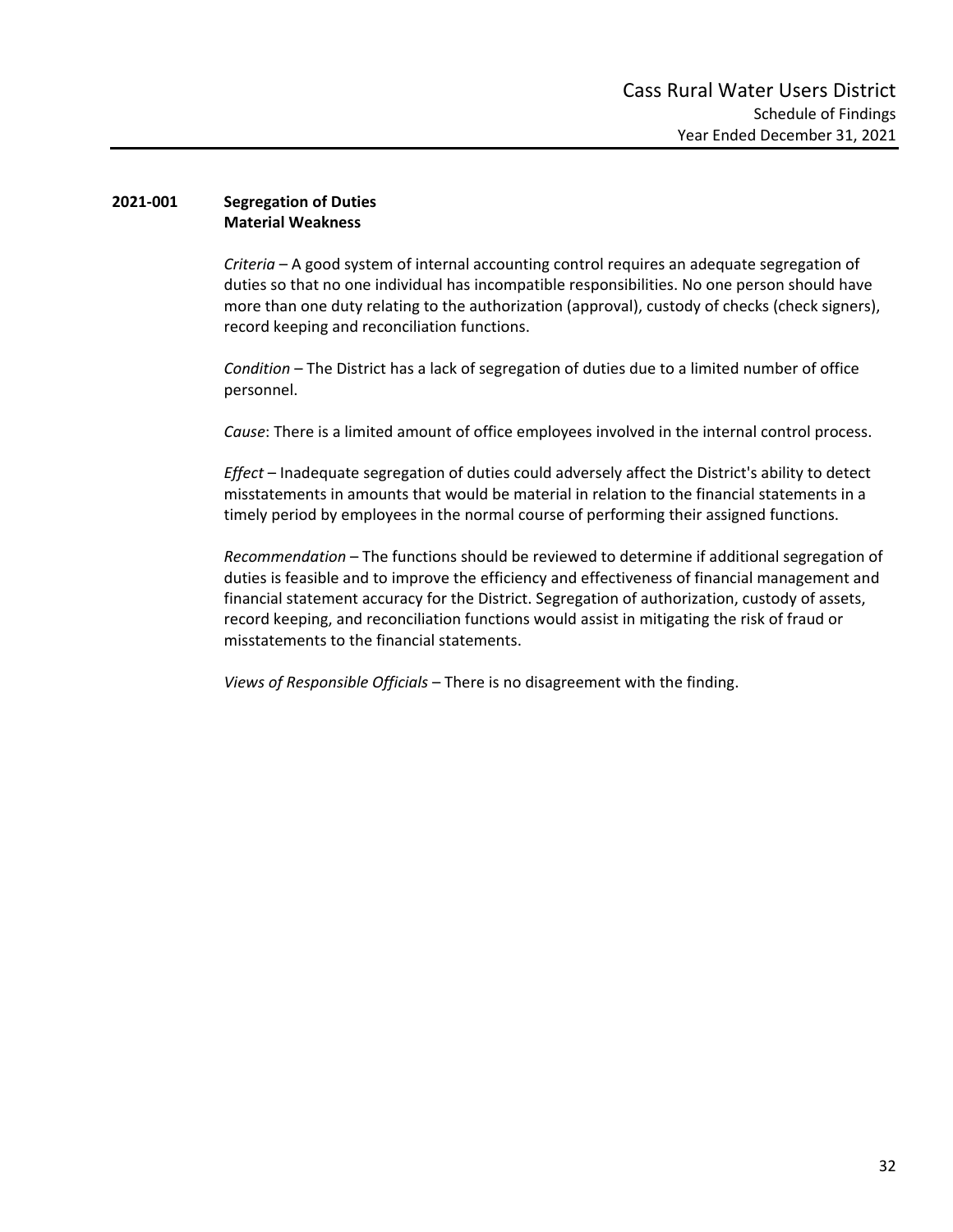#### **2021‐002 Material Journal Entries Material Weakness**

*Criteria* – A good system of internal accounting control contemplates an adequate system for recording and processing entries material to the financial statements.

*Condition* – During the course of our engagement, we proposed material audit adjustments that would not have been identified as a result of the District's existing internal controls, and therefore could have resulted in a material misstatement of the District's financial statements.

*Cause* – District personnel do not have adequate training to apply U.S. generally accepted accounting principles internally.

*Effect* – Inadequate controls could adversely affect the District's ability to detect misstatements in amounts that would be material in relation to the financial statements.

*Recommendation* –It is important that you be aware of this condition. In situations like this, management's close supervision and review of accounting information is the best means of preventing and detecting errors and irregularities.

*Views of Responsible Officials* – There is no disagreement with the finding.